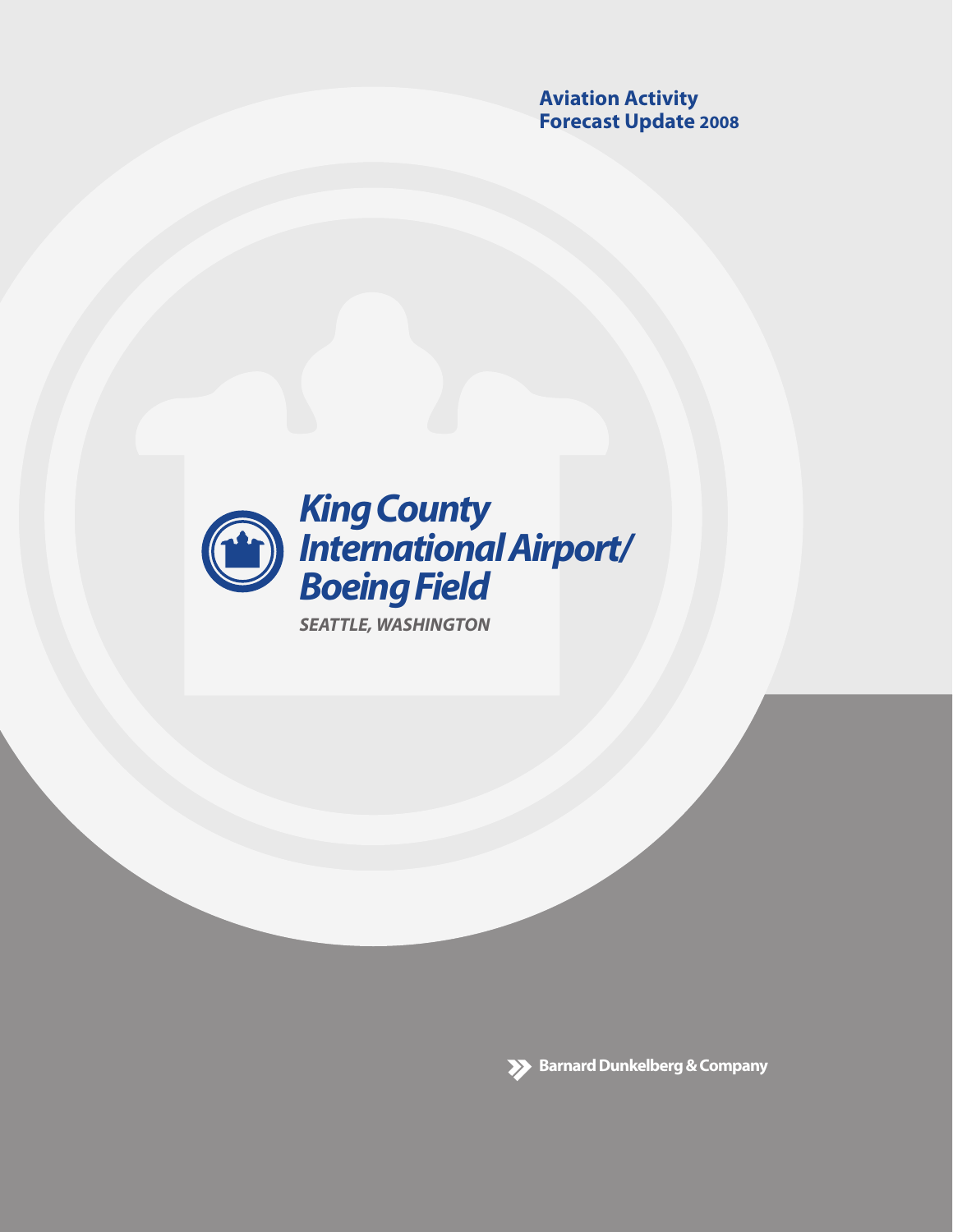# **Aviation Activity Forecast Update 2008**

December 2008



**SEATTLE, WASHINGTON** 



>> Barnard Dunkelberg & Company

**Cherry Street Building** 1616 East 15th Street Tulsa, Oklahoma 74120 Phone Number. 918 585 8844 FAX Number. 918 585 8857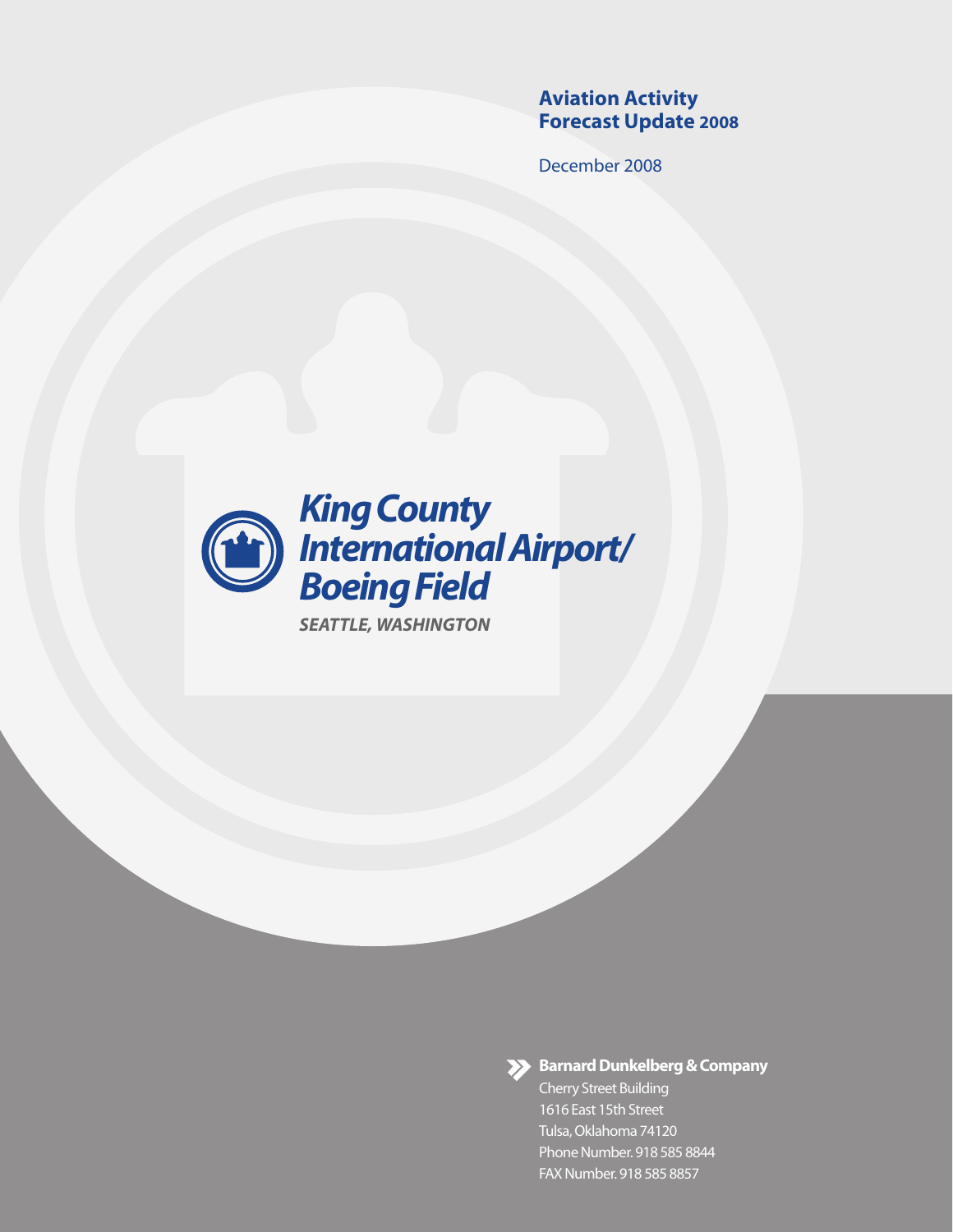# **Contents**

| Contents             | iii |
|----------------------|-----|
| <b>Tables</b>        | iv  |
| <b>Illustrations</b> | iv  |

---------------

## **Forecasts of Aviation Activity**

| <b>Introduction</b>                                                 | 1  |
|---------------------------------------------------------------------|----|
| <b>Historical Airport Activity Summary</b>                          | 6  |
| <b>Historical Based Aircraft Summary</b>                            | 8  |
| <b>Passenger Enplanement Forecast</b>                               | 9  |
| <b>Air Carrier Operations Forecast</b>                              | 13 |
| <b>Air Taxi Operations Forecast</b>                                 | 16 |
| <b>General Aviation Operations Forecast</b>                         | 18 |
| <b>Military Operations Forecast</b>                                 | 22 |
| <b>Air Cargo Activity Forecast</b>                                  | 23 |
| <b>Operations Forecast By Aircraft Type</b>                         | 25 |
| <b>Local and Itinerant Operations Forecast</b>                      | 26 |
| <b>Peak Period Forecast</b>                                         | 27 |
| <b>General Aviation Based Aircraft Forecast</b>                     | 27 |
| <b>Summary</b>                                                      | 31 |
| <b>Comparison with FAA's Terminal Area Forecast and Conclusions</b> | 34 |

# **Appendix**

**2007 Terminal Area Forecast**

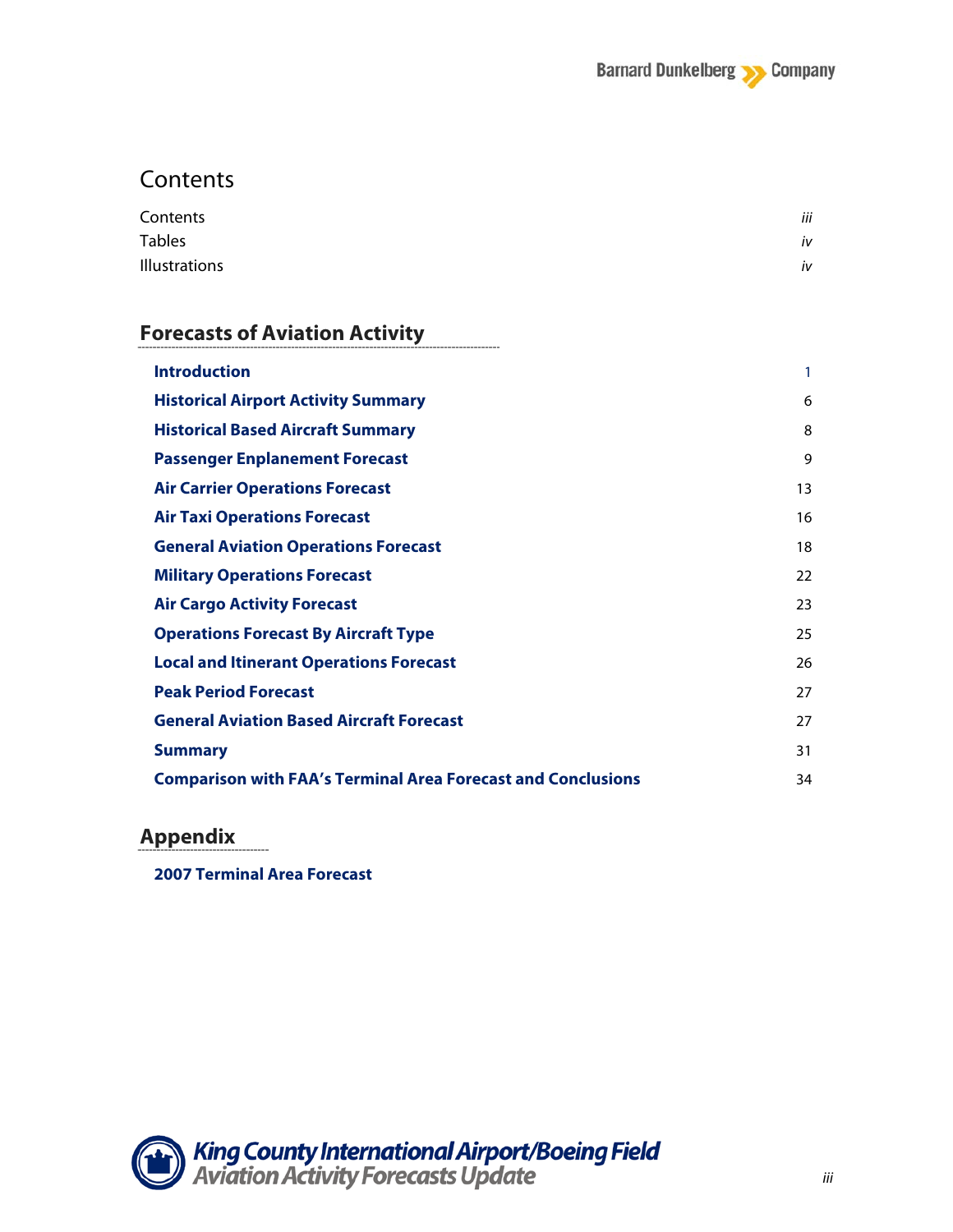# Tables

| Table 1 HISTORICAL AVIATION ACTIVITY, 1998-2007                        | 6  |
|------------------------------------------------------------------------|----|
| Table 2 HISTORICAL BASED AIRCRAFT, 2003-2007                           | 8  |
| Table 3 PASSENGER ENPLANEMENTS FORECAST, 2007-2027                     | 12 |
| Table 4 AIR CARRIER OPERATIONS FORECAST, 2007-2027                     | 15 |
| Table 5 AIR TAXI OPERATIONS FORECAST, 2007-2027                        | 17 |
| Table 6 GENERAL AVIATION AIRCRAFT OPERATIONS FORECAST, 2007-2027       | 21 |
| Table 7 MILITARY OPERATIONS FORECAST, 2007-2027                        | 23 |
| Table 8 AIR CARGO FORECAST, 2007-2027 (in pounds)                      | 24 |
| Table 9 SUMMARY OF OPERATIONS BY AIRCRAFT TYPE, 2007-2027              | 25 |
| Table 10 SUMMARY OF LOCAL AND ITENERANT OPERATIONS, 2007-2027          | 26 |
| Table 11 PEAK PERIOD AIRCRAFT OPERATIONS, 2007-2027                    | 27 |
| Table 12 GENERAL AVIATION BASED AIRCRAFT FORECAST, 2007-2027           | 29 |
| Table 13 GENERAL AVIATION BASED AIRCRAFT FLEET MIX, 2007-2027          | 31 |
| Table 14 SUMMARY OF AVIATION ACTIVITY FORECASTS, 2007-2027             | 32 |
| Table 15 SUMMARY OF AIRPORT PLANNING FORECASTS, 2007-2022 (FAA FORMAT) | 33 |
| Table 16 COMPARRISON OF AVIATION ACTIVITY FORECASTS &                  |    |
| TAF FORECASTS, 2007-2022 (FAA) FORMAT                                  | 34 |

# Illustrations

| Figure 1 PASSENGER ENPLANEMENTS FORECAST, 2007-2027               | 12. |
|-------------------------------------------------------------------|-----|
| Figure 2 AIR CARRIER OPERATIONS FORECAST, 2007-2027               | 15  |
| Figure 3 AIR TAXI OPERATIONS FORECAST, 2007-2027                  | 18  |
| Figure 4 GENERAL AVIATION AIRCRAFT OPERATIONS FORECAST, 2007-2027 | 21. |
| Figure 5 GENERAL AVIATION BASED AIRCRAFT FORECAST, 2007-2027      | 30. |

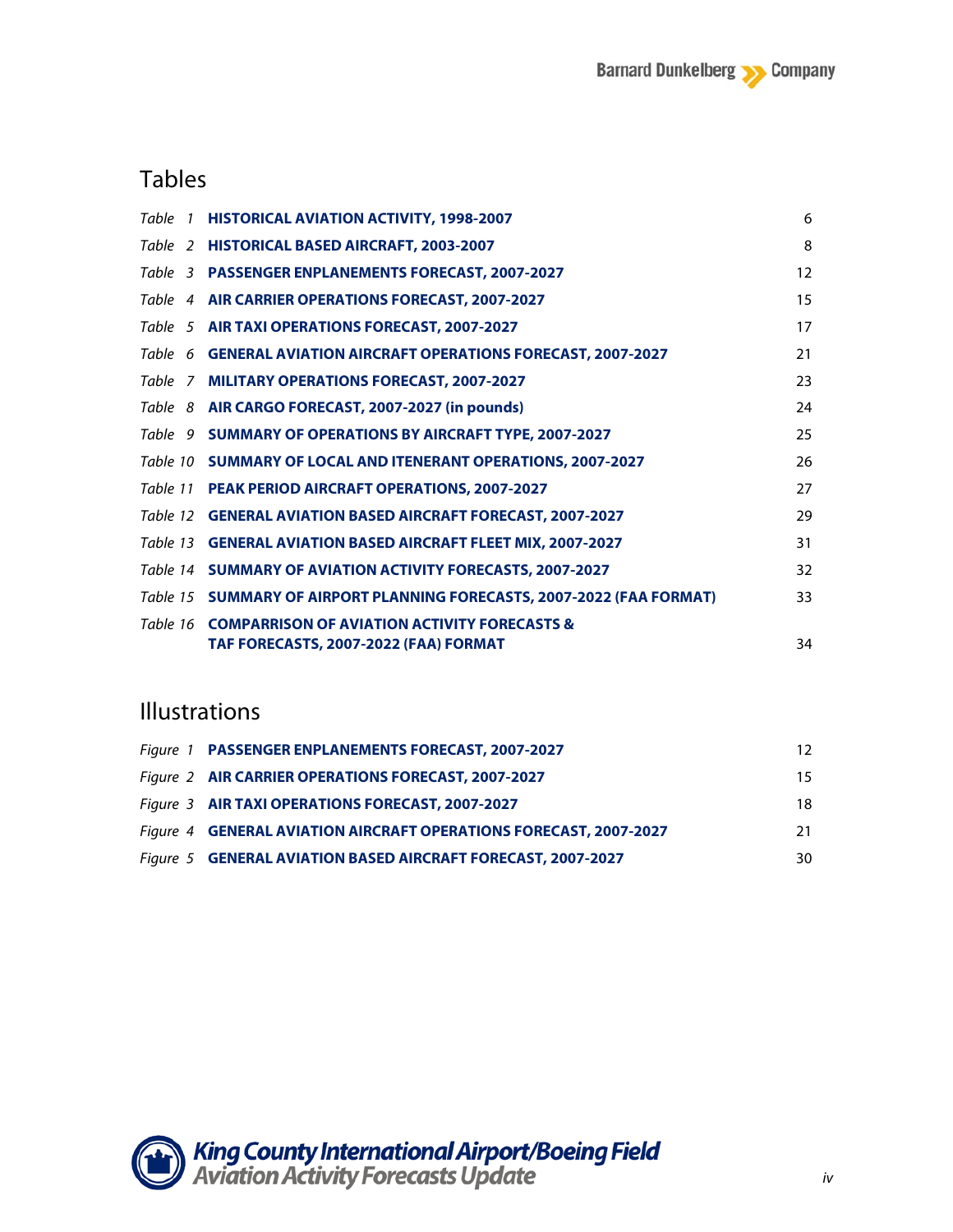# **Forecasts of Aviation Activity**

### **INTRODUCTION.**

Reasonable estimates of future aviation use are essential for analyzing existing airport facilities and identifying future needs and requirements of the facilities. For King County International Airport (KCIA)/Boeing Field, this involves the development of a set of forecasts that define the potential of future aviation demand. Forecasting, by its very nature, is not exact, but it does establish some general parameters for development and provides a defined rationale for various development activities as demands increase. The amount and kind of aviation activity occurring at an airport are dependent upon many factors, but are usually reflective of the services available to aircraft operators, the local/regional demand for commercial passenger services, the meteorological conditions under which the airport operates (daily and seasonally), the businesses located on the airport or within the community the airport serves, and the general economic conditions prevalent within the surrounding area.

This report is intended to update the Aviation Activity Forecasts developed by the Airport in 2003 and specifically to be used in comparison to the FAA's official view of anticipated activity at the airport as expressed in the 2007 Terminal Area Forecast (TAF). For ease of access, a copy of the 2007 KCIA TAF is provided in the appendix of this report.

**Aviation activity forecasting generally commences by utilizing the present time as an initial point, supplemented with historical trends obtained from previous years' activity and recorded information. This data has evolved from a comprehensive examination of historical airport records provided by airport staff, the** *King County International Airport/Boeing Field Aviation Activity Forecasts Update (2003),* **FAA Form 5010-1 data,** *FAA Terminal Area Forecasts (December 2007)***, the** *FAA Aerospace Forecasts Fiscal Years 2008-2025,* **and the** *Puget Sound Regional Council (PSRC) Regional Airport System Plan (2001).* **These documents were assembled in different years, making the base year data quite variable, and emphasizing the need for establishing a welldefined and well-documented set of historical information from which to project future aviation activity trends.**

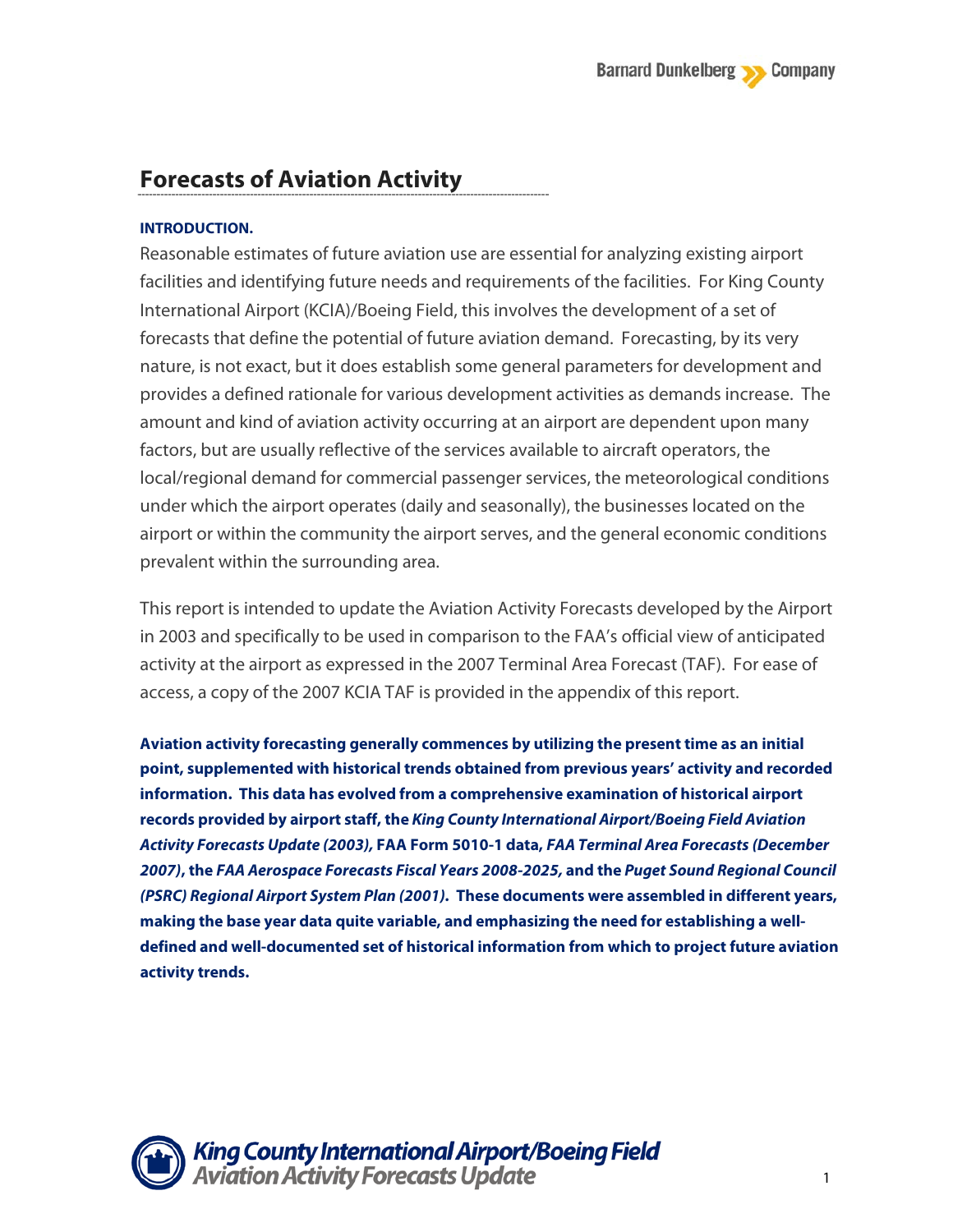Several forecasting elements are pertinent to the airport planning efforts at KCIA. These include passenger activity, operations by air carrier-type aircraft, operations by commuter airline/air taxitype aircraft, operations by general aviation aircraft, operations by military aircraft and the type of aircraft operations (fleet mix). To enable a procedural review of the forecast evaluation, the following sections will examine each of the above mentioned forecasting categories.

Prior to an examination of current and future activity levels at the Airport, there are several general conditions and assumptions that should be noted which help to form the basis or foundation for the development of the forecasts contained herein. More specific assumptions related to specific market segments are provided in the various forecast sections on the following pages.

- **Airport/Community Location and Proximity.** KCIA is situated approximately four miles south of the Seattle Central Business District (CBD) and about five miles north of Seattle-Tacoma International Airport (Sea-Tac). A portion of KCIA property is located within the City of Seattle, with the remainder being located within the City of Tukwilla. The Airport serves as an economic magnet for the region and the state, not only as a center for aviation activity, but also as a significant employment center that supports thousands of jobs. Regional vehicular access to the Airport is provided by Interstate 5 (I-5), along with State Road 99 (SR99), and major surface streets including Airport Way South and East Marginal Way.
- **Regional Socioeconomic Conditions.** Historically, the existing socioeconomic conditions of a particular region impact the aviation activity within that area. The two primary socioeconomic indicators, which are often analyzed when forecasting aviation activity, are population and employment statistics. According to the latest population data, the total population increase from 1990 to 2007 for the City of Seattle was 15 percent, while King County experienced a total population growth of 23 percent and the Puget Sound Region experienced a population growth of 29 percent.

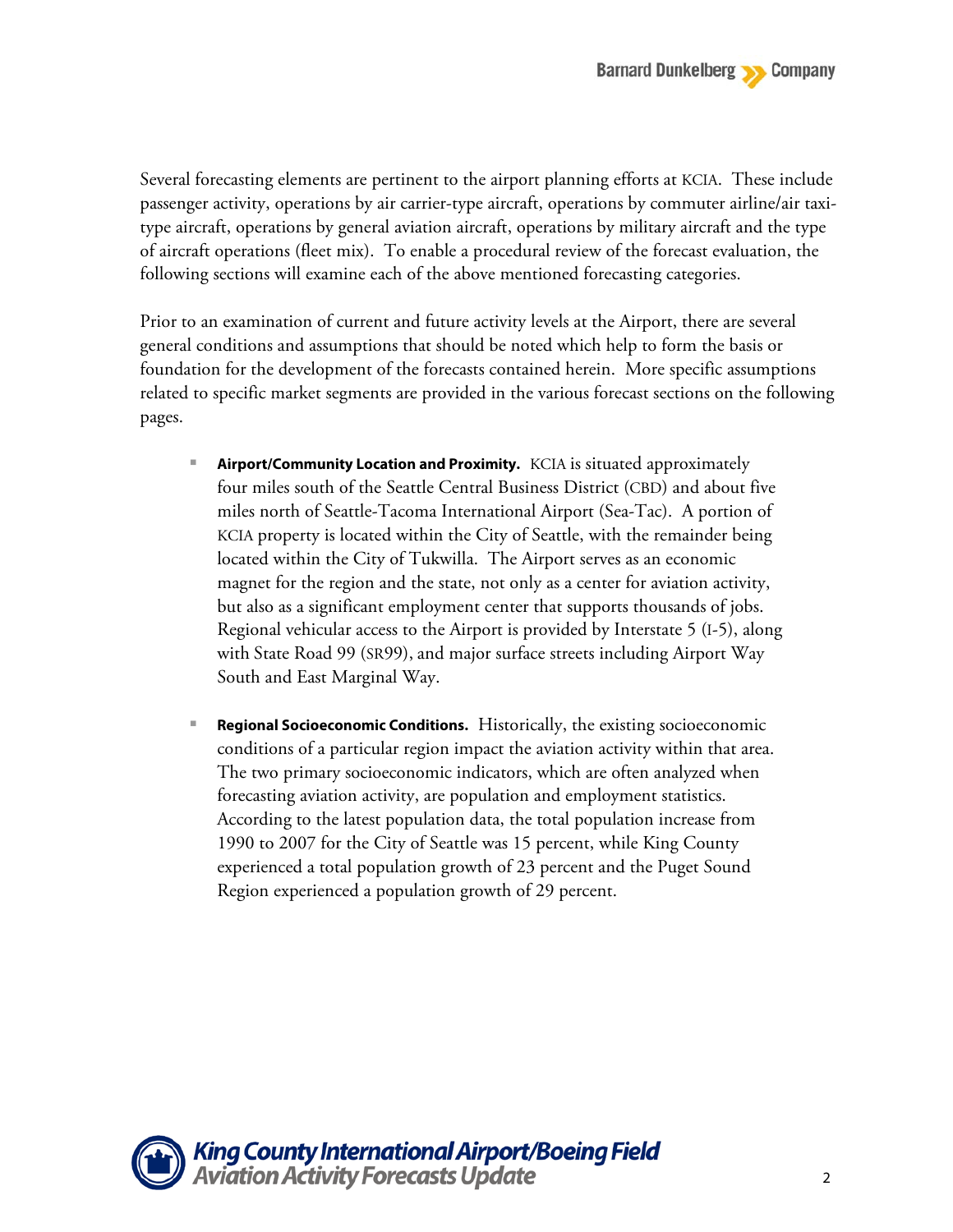Projected population increases include:

*City of Seattle (US Census and PSRC):*  1990 – 516,332 residents 2000 – 536,374 residents 2007 – 594,210 residents 2010 – 586,365 residents (projected) 2020 – 631,724 residents (projected) 2030 – 672,441 residents (projected) Average Annual Projected Growth Rate (2007-2030) – 0.57%

*King County (US Census and State Office of Financial Management)* 1990 – 1,507,319 residents 2000 – 1,737,034 residents 2007 – 1,859,284 residents 2018 – 2,081,131 residents (projected) 2028 – 2,235,995 residents (projected) Average Annual Projected Growth Rate (2007-2030) – 0.88%

*Puget Sound Region, comprised of King, Kitsap, Pierce and Snohomish counties (US Census and PSRC)* 1990 – 2,748,895 residents 2000 – 3,275,847 residents 2007 – 3,546,079 residents 2020 – 4,148,693 residents (projected) 2030 – 4,544,179 residents (projected) Average Annual Projected Growth Rate (2007-2030) – 1.22%

The PSRC estimates that total employment for the City of Seattle, King County, and the Puget Sound region for the year 2000 was 540,419 jobs, 1,196,043 jobs and 1,765,043 jobs, respectively. Employment is projected to increase to 708,348 jobs, 1,664,780 jobs and 2,497,678 jobs, respectively by 2030. This represents an average annual growth rate of 1.04 percent, 1.31 percent and 1.40 percent. In addition, as referenced by the US Census Bureau, the estimated per capita income in 2007 for the City of Seattle was \$36,648, for King County was \$35,863, and for the State of Washington was \$27,346.

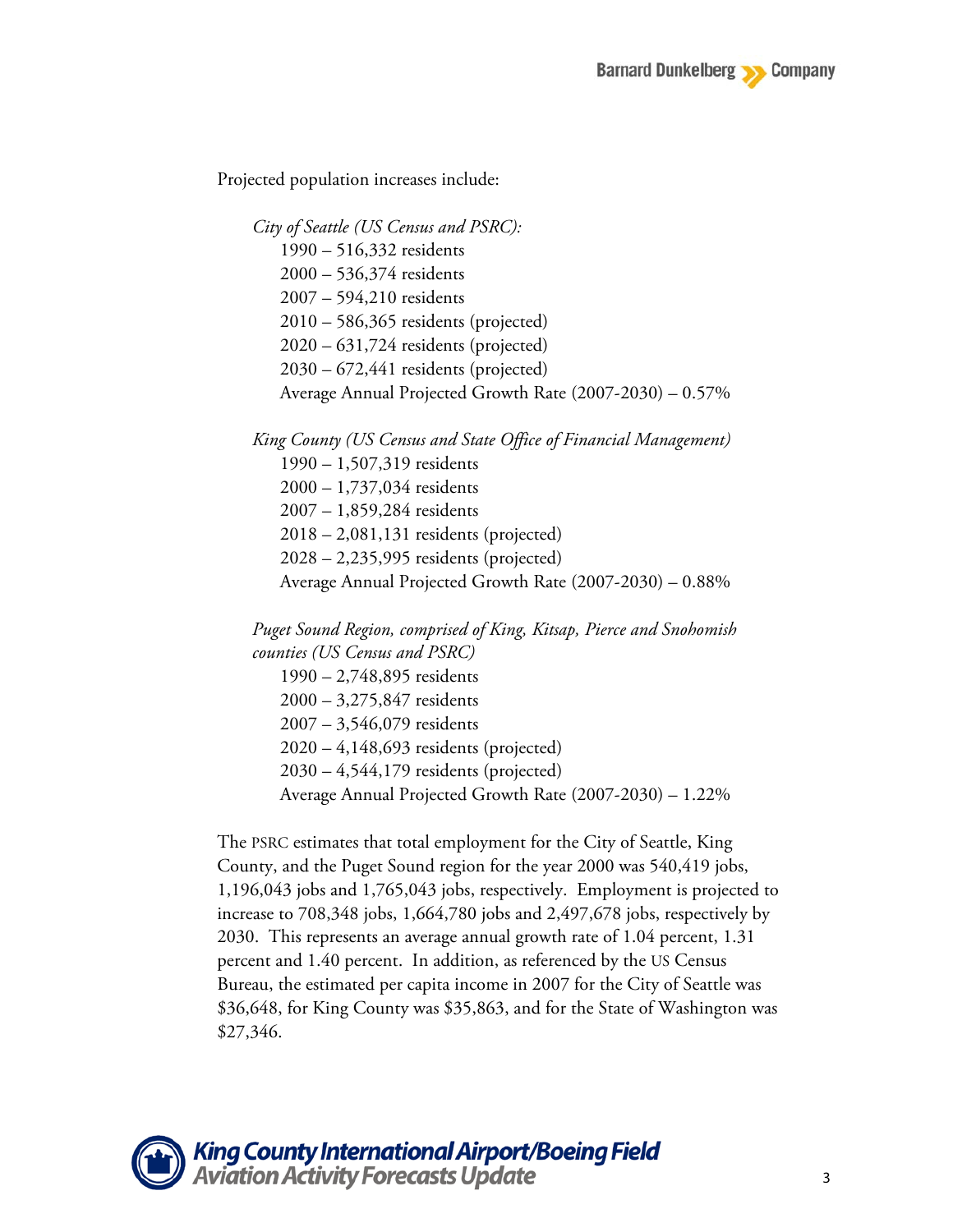**Community Support.** KCIA generally benefits from the support of the surrounding cities and county governments, as well as local industry and residents. The airport is recognized as a vital regional asset, which contributes to the stability and the future of the area's economy. The support for the airport is tempered over the concern of aircraft noise from both the residents near the airport and the representatives they elect. The overall position of the county is one of continued growth and development, with special focus on the impetus that the airport provides to maintain and attract additional economic and aviation-related development to the region.

Additionally, many of the surrounding communities benefit from the close proximity of a regional general/industrial aviation facility and, in turn, provide an economic base which can attract additional industrial/business development to the airport.

- **Facilities Potential.** KCIA currently serves a vital service role to the economy of the Puget Sound Region and the State of Washington. Its location near downtown Seattle is significant; however, it is also one of only a handful of airport facilities within the regional service area with adequate runway length to accommodate the operation of air carrier and air cargo aircraft. In addition, the airport accommodates the operation of large business jet and charter aircraft that need runway length and other support facilities that are not available at many of the region's general aviation airports.
- **Negative or Neutral Factors**. As a general comment, the Airport has very few negative factors and is in an enviable position, due to its many positive features and conditions. However, there are some broad factors that can have a negative or neutralizing impact on the Airport, and the aviation industry, and these are considered in the planning process.

From a national perspective, one negative factor is the current state of the national economy including fluctuating oil prices, contributing to higher aircraft operating costs. The economic condition of many of the hub-andspoke "legacy" airlines is also of concern. This is being offset to a great degree by the positive economic conditions being experienced by the low-cost carriers.

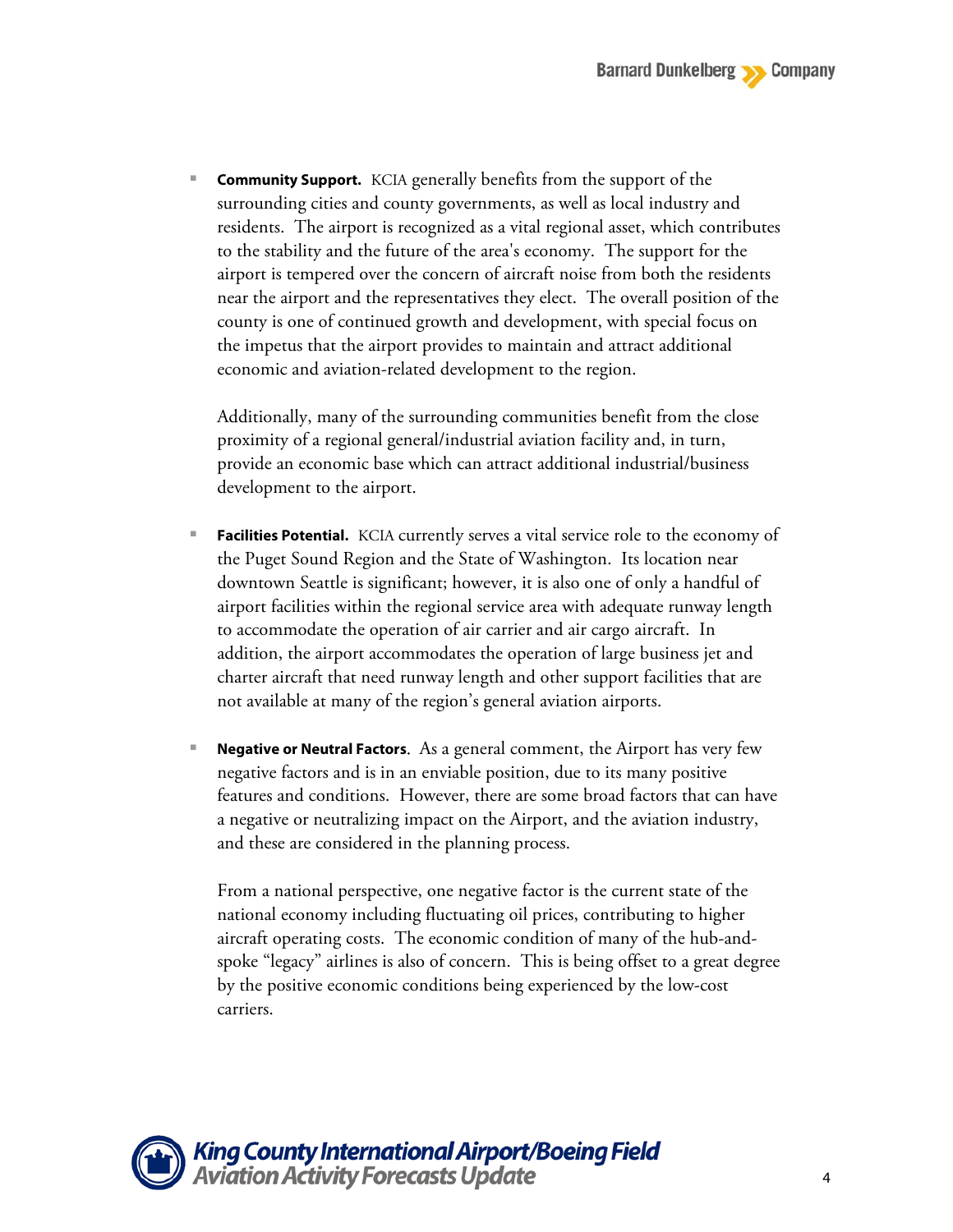The overall condition of the general aviation industry in the United States has been a negative factor for several years. Beginning in 1978, many sectors of the general aviation industry have been in recession. The FAA has identified several factors that precipitated this downturn, including economic recessions, fuel crises, the termination of the GI Bill, and the repeal of the Investment Tax Credit. Factors including the rising expense of owning and operating an aircraft (i.e., costs of insurance, fuel, and maintenance), increases in airspace restrictions affecting fair-weather flying, reductions in personal leisure time, and shifts in personal preference as to how leisure time is spent have tended to restrict the single engine light aircraft segment of the industry, in particular.

 **General Aviation Positive Influences**. There are also a number of bright spots having a positive impact in certain segments of the general aviation industry. They include the passage of the General Aviation Revitalization Act (GARA) of 1994 and the recent FAA Sport Pilot and Light Sport Aircraft Rules. The GARA legislation has caused renewed interest and optimism among U.S. aircraft manufacturers, who are either re-entering the single engine aircraft market after several years' absence, or are increasing future production schedules to meet expected renewed demand. Response to the Sport Pilot and Light Sport Aircraft rule, the growth in the amateur-built aircraft market, and the strength of the used aircraft market, all indicate that demand for inexpensive personal aircraft is still relatively strong.

In addition, it must be noted that the market for, and utilization of, larger general aviation business-use aircraft has continued to be strong. This is a particularly significant factor for an airport such as KCIA, which has facilities to accommodate even the largest business jets and a centralized location in the heart of the Seattle metropolitan area.

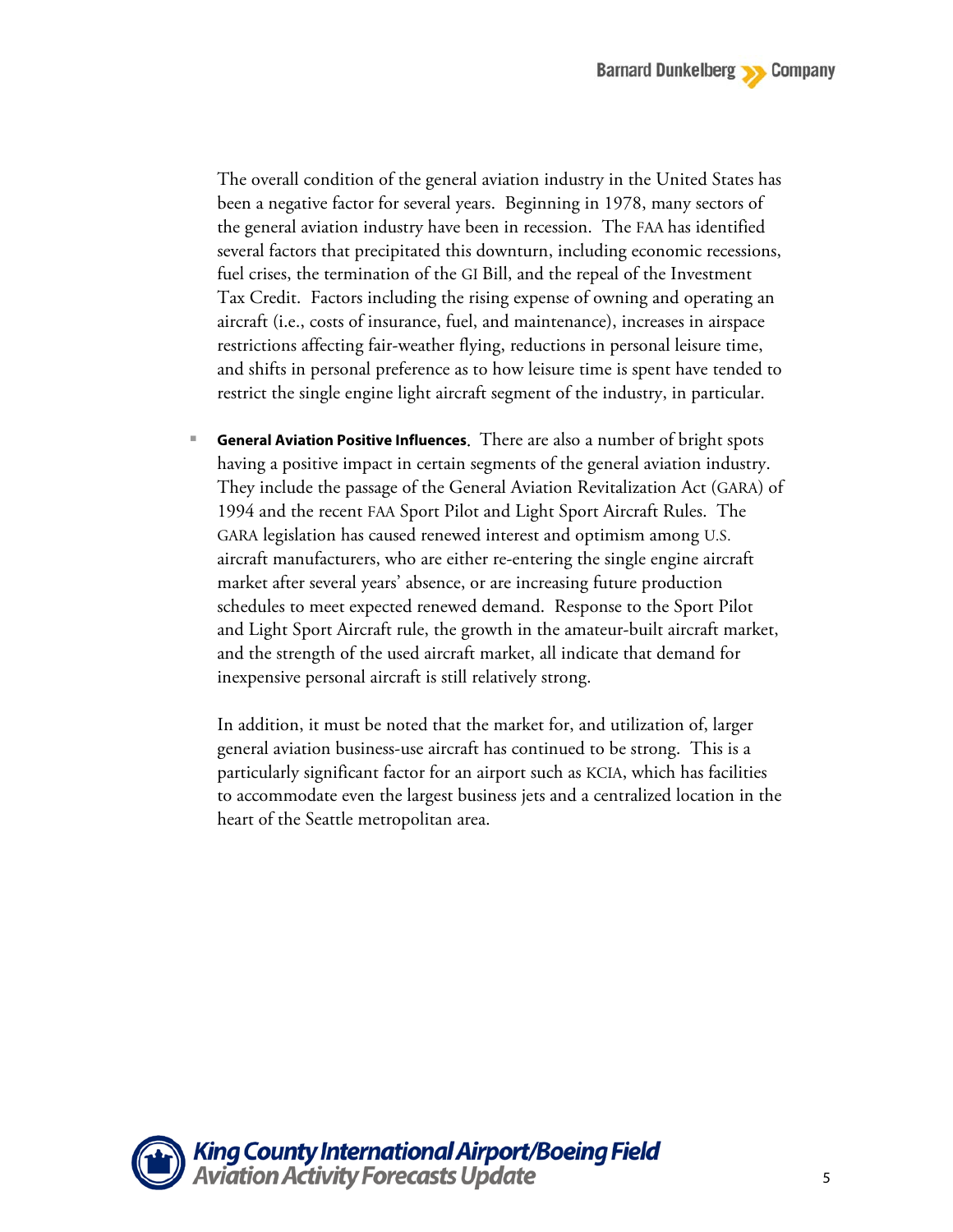### **Historical Airport Activity Summary**

A tabulation of historical aviation activity since 1998 at King County International Airport/Boeing Field is presented in the following, entitled *HISTORICAL AVIATION ACTIVITY, 1998-2007.* This table presents the number of passenger enplanements, along with the number of aircraft operations (an operation is defined as either a take-off or a landing) in five categories, which include: air carrier, air taxi, general aviation, military, and total operations. It is important to note that information provided by airport staff for calendar year 2007 will be used as the baseline data for all projections in this report.

#### *Table 1*

| Year | <b>Enplane-</b><br>ments | Itinerant Air Itinerant<br>Carrier Ops <sup>1</sup> Air Taxi <sup>1</sup> |        | <b>Itinerant</b><br>$GA$ Ops <sup>1</sup> | <b>Itinerant</b><br><b>Military</b><br>Ops <sup>1</sup> | <b>Total</b><br><b>Itinerant</b><br>Ops <sup>1</sup> | Local<br>GA Ops <sup>1</sup> | Local<br><b>Military</b><br>Ops <sup>1</sup> | Total<br>Local<br>Ops <sup>1</sup> | <b>Total</b><br>Ops <sup>1</sup> |
|------|--------------------------|---------------------------------------------------------------------------|--------|-------------------------------------------|---------------------------------------------------------|------------------------------------------------------|------------------------------|----------------------------------------------|------------------------------------|----------------------------------|
| 1998 | 12,592 <sup>2</sup>      | 11,659                                                                    | 44,279 | 166,674                                   | 2,014                                                   | 224,626                                              | 120,259                      | 235                                          | 120,494                            | 345,120                          |
| 1999 | $11,536^2$               | 11,331                                                                    | 46,433 | 159,208                                   | 2,096                                                   | 219,068                                              | 107,250                      | 320                                          | 107,570                            | 326,638                          |
| 2000 | 10,582 <sup>2</sup>      | 11,338                                                                    | 45,636 | 184,298                                   | 1,633                                                   | 242,905                                              | 122,631                      | 325                                          | 122,956                            | 365,861                          |
| 2001 | $10,555^2$               | 9,800                                                                     | 46,718 | 155,678                                   | 1,473                                                   | 213,669                                              | 77,372                       | 385                                          | 77,757                             | 291,426                          |
| 2002 | 10,069 <sup>2</sup>      | 9,279                                                                     | 49,494 | 145,862                                   | 2,406                                                   | 207,041                                              | 78,909                       | 294                                          | 79,203                             | 286,244                          |
| 2003 | $16,220^2$               | 9,091                                                                     | 53,344 | 151,043                                   | 2,145                                                   | 215,623                                              | 94,766                       | 462                                          | 95,228                             | 310,851                          |
| 2004 | 28,458 <sup>2</sup>      | 10,404                                                                    | 58,994 | 135,865                                   | 1,417                                                   | 206,680                                              | 92,116                       | 263                                          | 92,379                             | 299,059                          |
| 2005 | 23,016 <sup>2</sup>      | 9,667                                                                     | 63,092 | 163,652                                   | 1,379                                                   | 211,090                                              | 89,014                       | 374                                          | 89,388                             | 300,478                          |
| 2006 | 24,860 <sup>3</sup>      | 9,790                                                                     | 62,060 | 134,117                                   | 1,669                                                   | 207,636                                              | 91,278                       | 879                                          | 92,157                             | 299,793                          |
| 2007 | 27,479 <sup>3</sup>      | 10,662                                                                    | 64,237 | 126,522                                   | 1,732                                                   | 203,153                                              | 96,342                       | 689                                          | 97,031                             | 300,184                          |
|      |                          |                                                                           |        |                                           |                                                         |                                                      |                              |                                              |                                    |                                  |

### **HISTORICAL AVIATION ACTIVITY, 1998-2007**

*Sources: 1. KCIA airport staff based on Airport Traffic Control Tower (ATCT) Reports. 2. Air Carrier Airport Information System (ACAIS). 3. KCIA airportstaff.*

 **Passenger Enplanements.** The passenger enplanement numbers listed in the previous table include passenger boardings on scheduled commercial flights departing KCIA, along with charters and non-scheduled commercial flights where data was available to airport staff. Currently, the primary scheduled commercial service operations at KCIA are conducted by Kenmore Air Express (who utilizes Cessna Caravan aircraft) and Seaport Airlines (who utilizes Pilatus PC-12 aircraft). The charter/non-scheduled commercial flights are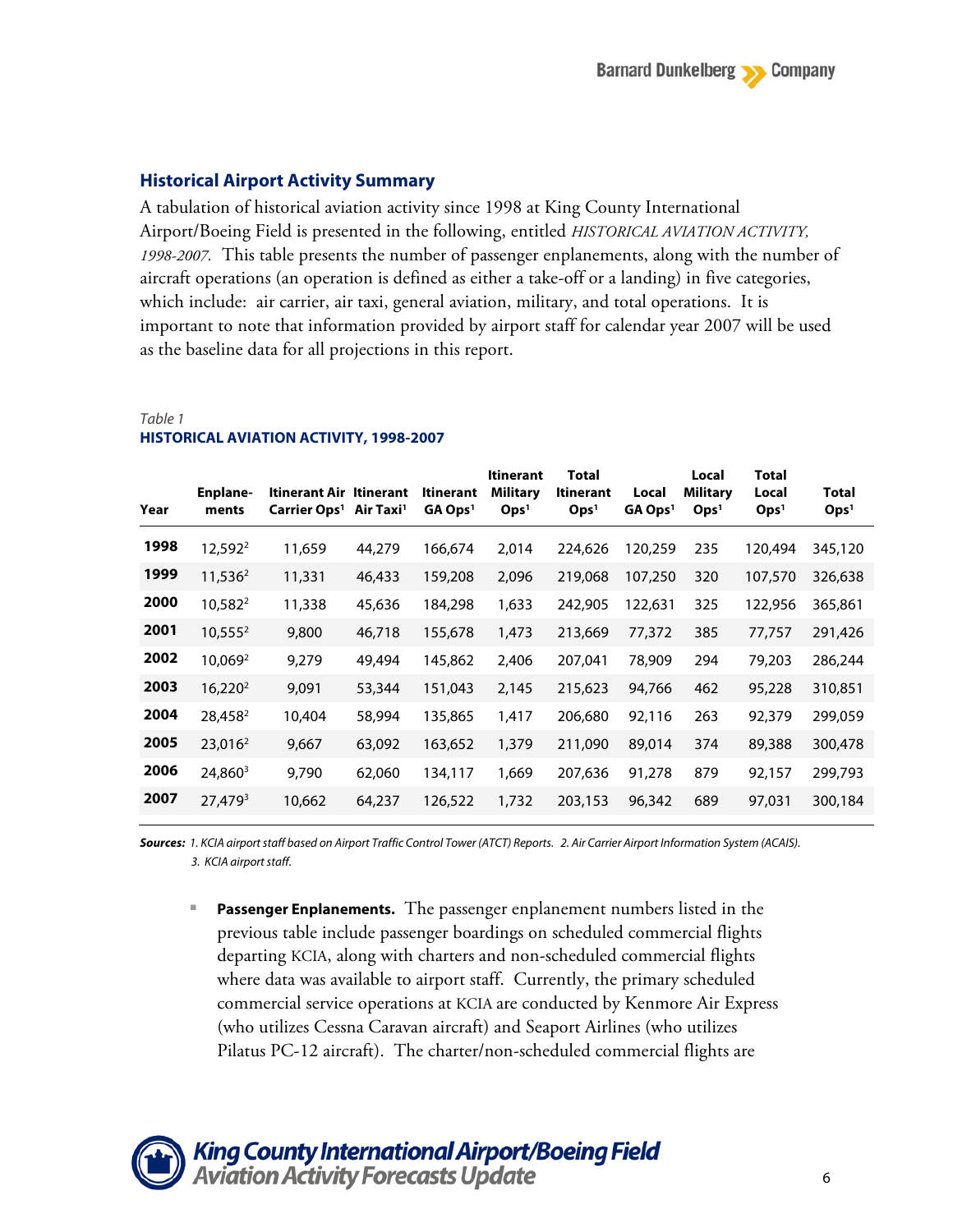conducted with a variety of aircraft ranging in size from Boeing 727s and 737s, to single-engine piston aircraft. The majority of the passengers on the charter flights using the passenger terminal area at KCIA are accounted for by airport staff; however, many of the charter aircraft make use the FBO facilities for passenger loading and many of these passengers are not included in the "official" enplanement counts. Many of the charter enplanements that are not counted are related to collegiate and professional sports teams. There are also a number of charter enplanements related to federal immigration and prisoner transfers that are not counted.

- **Air Carrier Aircraft Operations***.* As counted by airport traffic control tower (ATCT) personnel, operations in this category include all aircraft capable of carrying over sixty passengers that are being operated for commercial purposes, including those aircraft used for cargo purposes, such as wide-body aircraft utilized by UPS, and using a three letter company designator (regardless of whether or not they actually are being utilized for passenger service). For the most part, the air carrier category of operations at KCIA is made up of aircraft operated by the cargo carriers, charter carriers, and The Boeing Company.
- **Air Taxi Aircraft Operations***.* Operations in this category are comprised of aircraft capable of seating less than 60 passengers, that are being utilized for commercial purposes (passenger service, air freight service, med-evac, etc.), or which use a three letter company designator or "Tango". Also included in this category are commuter airline activities.
- **General Aviation Operations.**The last decade has been difficult for the general aviation industry, with the number of general aviation operations remaining constant or declining at many airports. General aviation operations are typically closely tied to local and regional economic conditions, along with reflecting changing use patterns at specific airports (e.g., the number of business flights being conducted at an airport, the number of pleasure-use aircraft based at an airport, the amount of flight training being conducted at an airport, etc.). All of these factors are contributing to the complex general aviation operational conditions at KCIA and the resulting operational number fluctuations are apparent in the historical data provided in the table above.

"*Everything that is not included in one of the other three categories*", is perhaps the best way to describe the types of aircraft operations that are included in

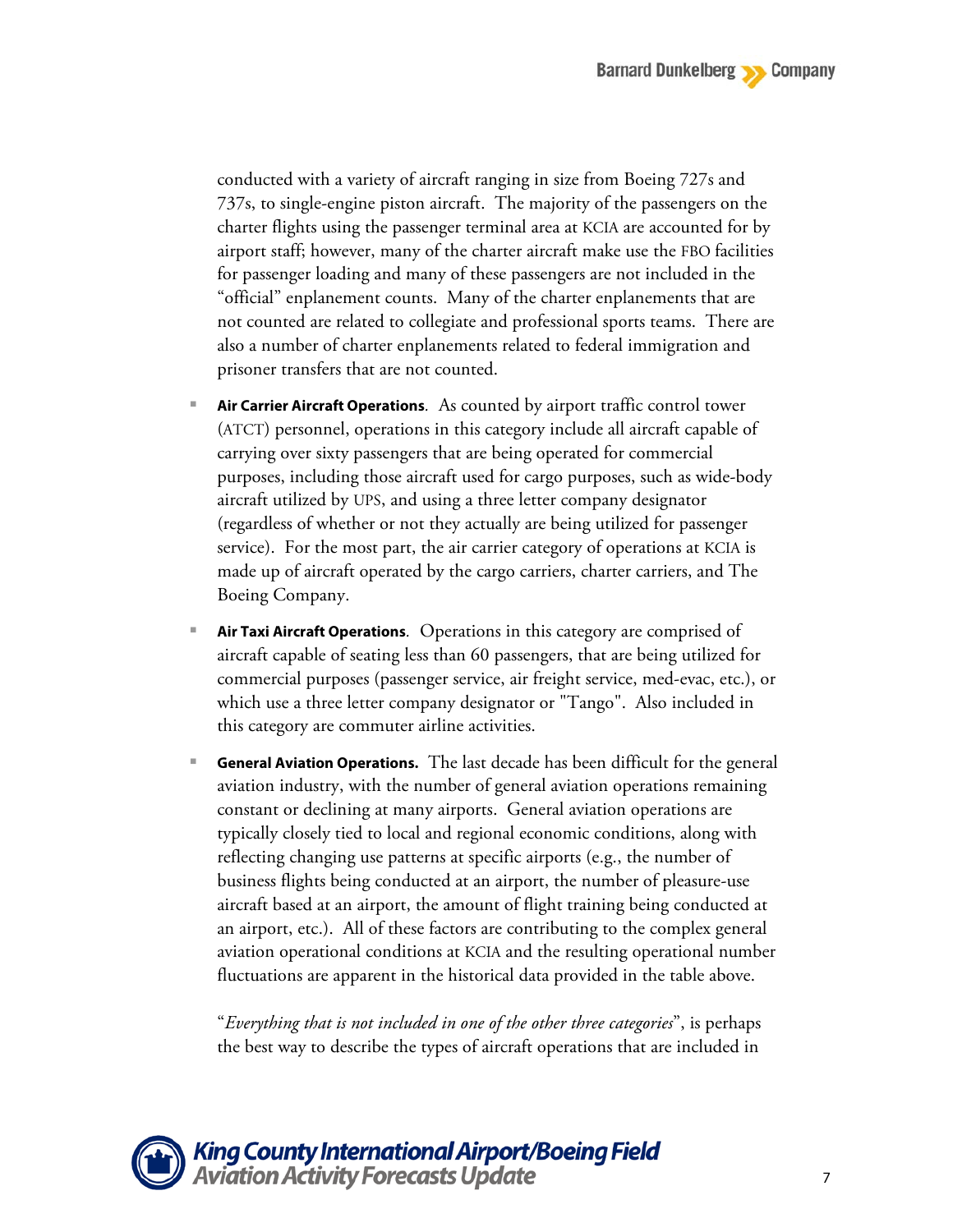the general aviation category. At KCIA, the types of aircraft in the general aviation category range from large business jets (as large as B-757s), to small single-engine training aircraft.

 **Military Operations.** The number of military operations occurring at the Airport has been variable since the late 1990s, with the total number in any given year representing a small percentage of the total aircraft operations conducted at KCIA. Military activity at the airport is conducted by a wide variety of aircraft, including helicopter. The Airborne Warning and Control System (AWACS) aircraft that operate in and out of the Airport for installation and testing of equipment are also included in the military operations category.

### **Historical Based Aircraft Summary**

The number of aircraft that can be expected to base at any airport is dependent upon many factors, such as aircraft maintenance facilities, airport communication practices, services provided at the airport, airport proximity and access, and similar factors.

A historical summary of the annual number of reported based aircraft is provided in the following table entitled *HISTORICAL BASED AIRCRAFT, 2003-2007*. The data was compiled from estimates by airport staff. There is an estimated 500 aircraft currently based at the Airport, of which 264 are single engine piston and turboprop, 95 multi-engine piston and turboprop, 82 jet aircraft, 41 helicopters and 18 military aircraft. The historical trend in based aircraft types has been one towards more turbine-powered (larger) aircraft with less piston-powered (smaller) aircraft.

### *Table 2* **HISTORICAL BASED AIRCRAFT, 2003-2007**

| Year | <b>Total</b> |
|------|--------------|
| 2003 | 482          |
| 2004 | 471          |
| 2005 | 472          |
| 2006 | 491          |
| 2007 | 500          |

*Source: KCIA airport staff.*

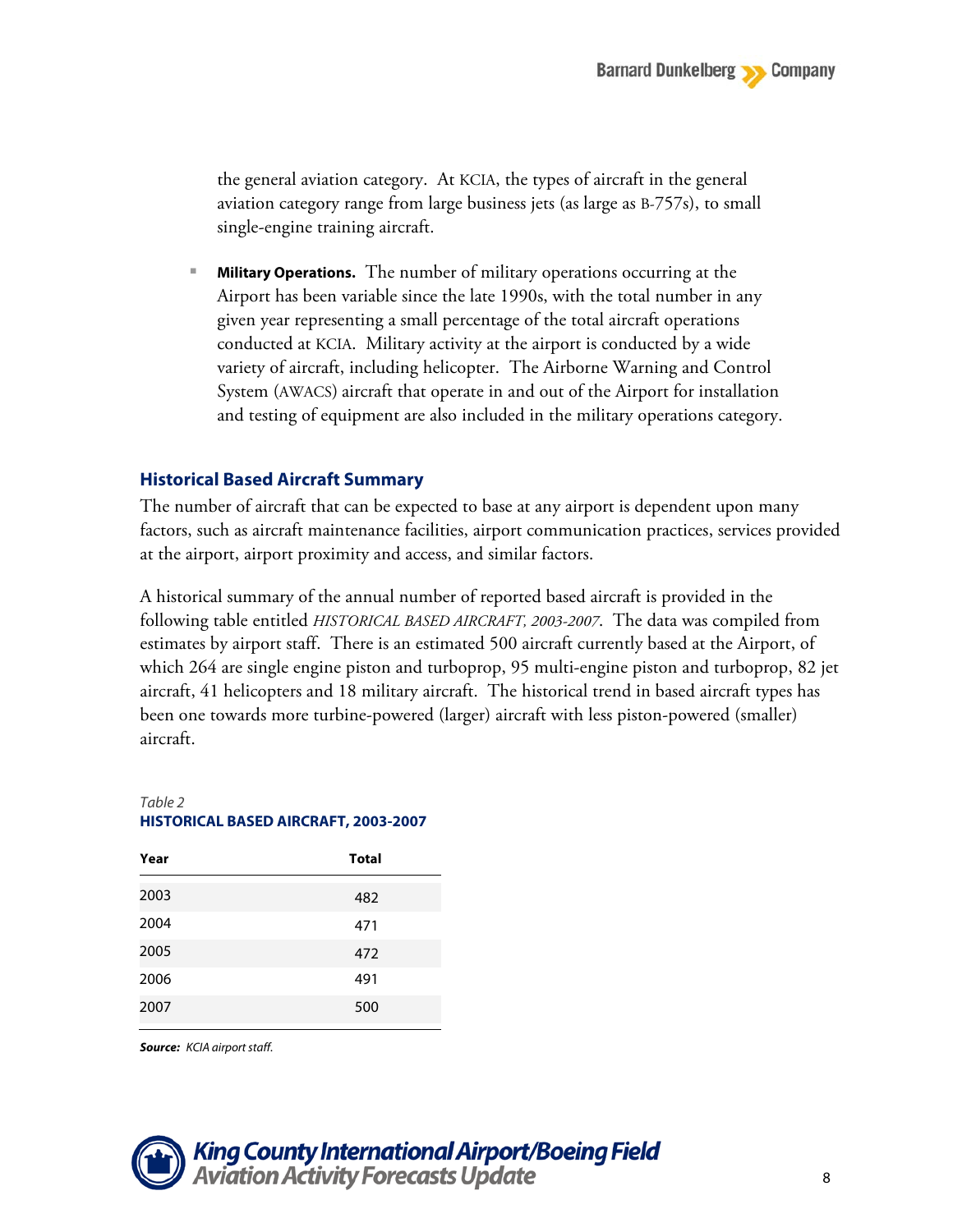## **Passenger Enplanement Forecast**

Because of its strategic location near the geographic center of the Seattle metropolitan area, KCIA will continue to function as a center for business and tourist related travel activity; thus, there will continue to be demand related to commercial passenger use. However, the close proximity of Seattle-Tacoma International Airport will continue to limit demand for commercial passenger service activity at KCIA. It is also important to note that King County, which owns the Airport, has recently discouraged commercial service proposals from major airlines using large aircraft; however, the Airport continues to support new and improved service by regional air carriers. As stated previously, passenger activity at the Airport is primarily attributed to the two commuter/regional airlines and to charter aircraft operations.

Historically, the recorded enplanement numbers at KCIA have fluctuated between 23,000 and 28,000 since 2004. Again, it should be noted that much of the charter activity at the Airport is conducted using FBO facilities and, therefore, the passengers on those flights are not counted in the airport staffs "official" tabulations. Much of this "uncounted" charter activity is related to professional and college sports teams. The Airport estimates that, on average, 15,000 to 20,000 of these uncounted charter enplanements occur annually.

Another consideration is that the regional airline commercial passenger market is expanding much more rapidly than that which would be realized because of population increases. The *FAA Aerospace Forecast Fiscal Years 2008-2025* indicates that regional/ commuter passenger enplanements are expected to increase at an annual rate of 3.8 percent. The recent addition of SeaPort Airlines could also have a positive impact on enplanement growth as this airline is specifically targeting the business traveler who would otherwise drive to and from Portland, Oregon. Because of its strategic location and excellent facilities, use of KCIA by regional commercial passenger service airlines will continue and is expected to increase in the future.

Various passenger enplanement forecast scenarios are presented in the following table entitled *PASSENGER ENPLANEMENTS FORECAST, 2007-2027.* Enplanement forecasts presented in the 2003 *King County International/Boeing Field Aviation Activity Forecast Update* (2003 Forecast Update) and those developed as part of the FAA's *Terminal Area Forecast* are included for comparison purposes.

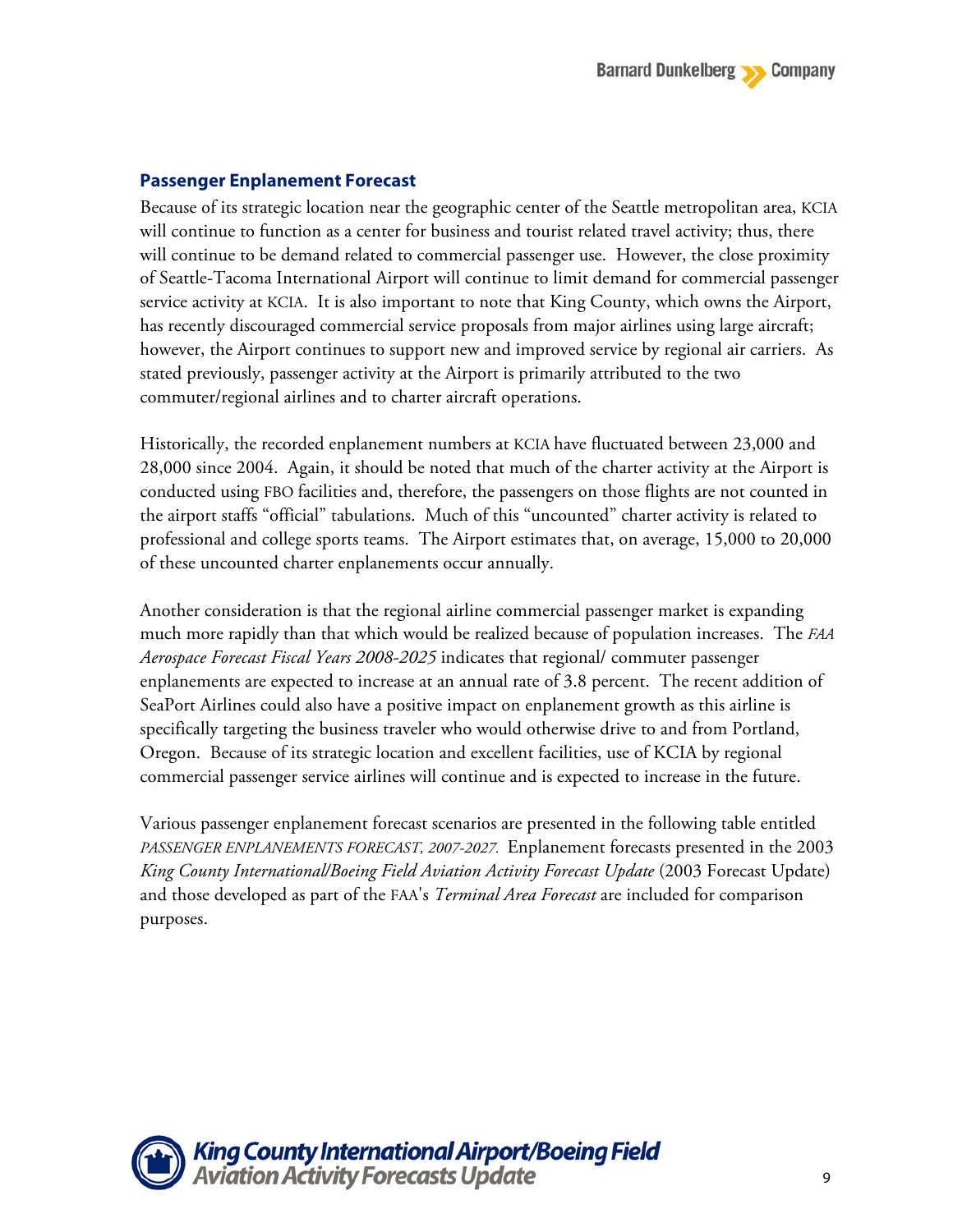The various comparison forecasts and scenarios include:

- **FAA TAF**. FAA's *Terminal Area Forecast (TAF) Detail Report* (published December 2007). The TAF provided KCIA passenger enplanement forecast data for calendar years 2007 through 2025 using 2006 base year data.
- **Trend Projection**. A trend projection is presented based on a regression formula using historic annual enplanements at the Airport from 2004 to 2007.
- **2003 Forecast Update**. The 2003 *King County International Airport/Boeing Field Aviation Activity Forecast Update* provided a forecast for passenger enplanements using the second half of 2002 and the first half of 2003 as the base year data.
- **Scenario 1.** This forecast scenario utilizes an annual growth rate of 1.22 percent, which is the estimated annual population growth rate for the Puget Sound region through the year 2030. This scenario is based on the assumption that enplanements at KCIA will grow at approximately the same rate as that which is forecast for the regional population.
- **Scenario 2.** As presented in the PSRC *2001 Regional Airport System Plan,* this forecast scenario utilizes the forecast growth rate per year for enplanements in the entire region (2.61 percent annually). The percentage was obtained by calculating the average percentage increase per year from the data provided for the entire region for the forecast period (1998 through 2020). In other words, using the RASP regional enplanement forecast as a basis, this scenario indicates that the airport will maintain its existing regional market share (increasing at 2.61 percent per year).
- **Scenario 3.** This scenario utilizes the average annual growth rate forecast in the FAA's *Aerospace Forecasts Fiscal Years 2008-2025* for regional/commuter airline enplanements as a basis. This report forecasts regional/commuter airline enplanements to increase at 1.0 percent in 2008, 3.5 percent in 2009 and 3.8 percent per year through 2025. In other words, using the FAA's forecast as a basis, this scenario indicates that the Airport will maintain its existing share of the national regional/commuter passenger enplanement market. Scenario 3 is the recommended forecast scenario. This scenario recognizes that the two

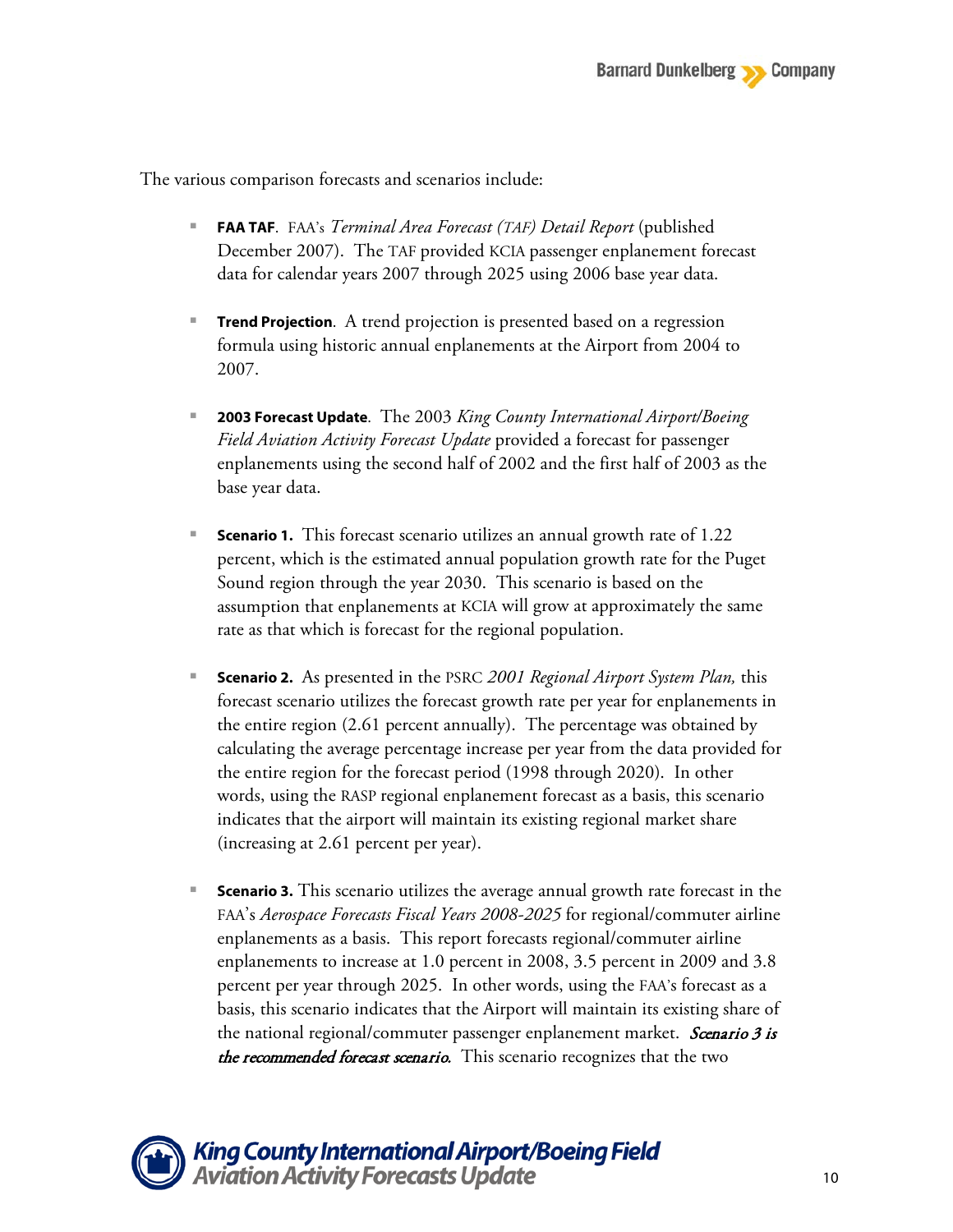commuter airlines currently serving the Airport, Kenmore Air Express and SeaPort Airlines, have a stable and growing business base. Summarizing, because of its strategic location near Seattle's Central Business District and the potential for service related to business travelers, sports teams, leisure travelers (including the cruise ship industry); regional airline and charter activity is expected to increase. Figure 1 provides a graphic comparison of the recommended forecasts scenarios to the TAF. FAA recommends that forecasts remain within 10% of the TAF for the first 5 years of the forecast period and 15% for the remaining years. The TAF allowable range is also shown on Figure 1.

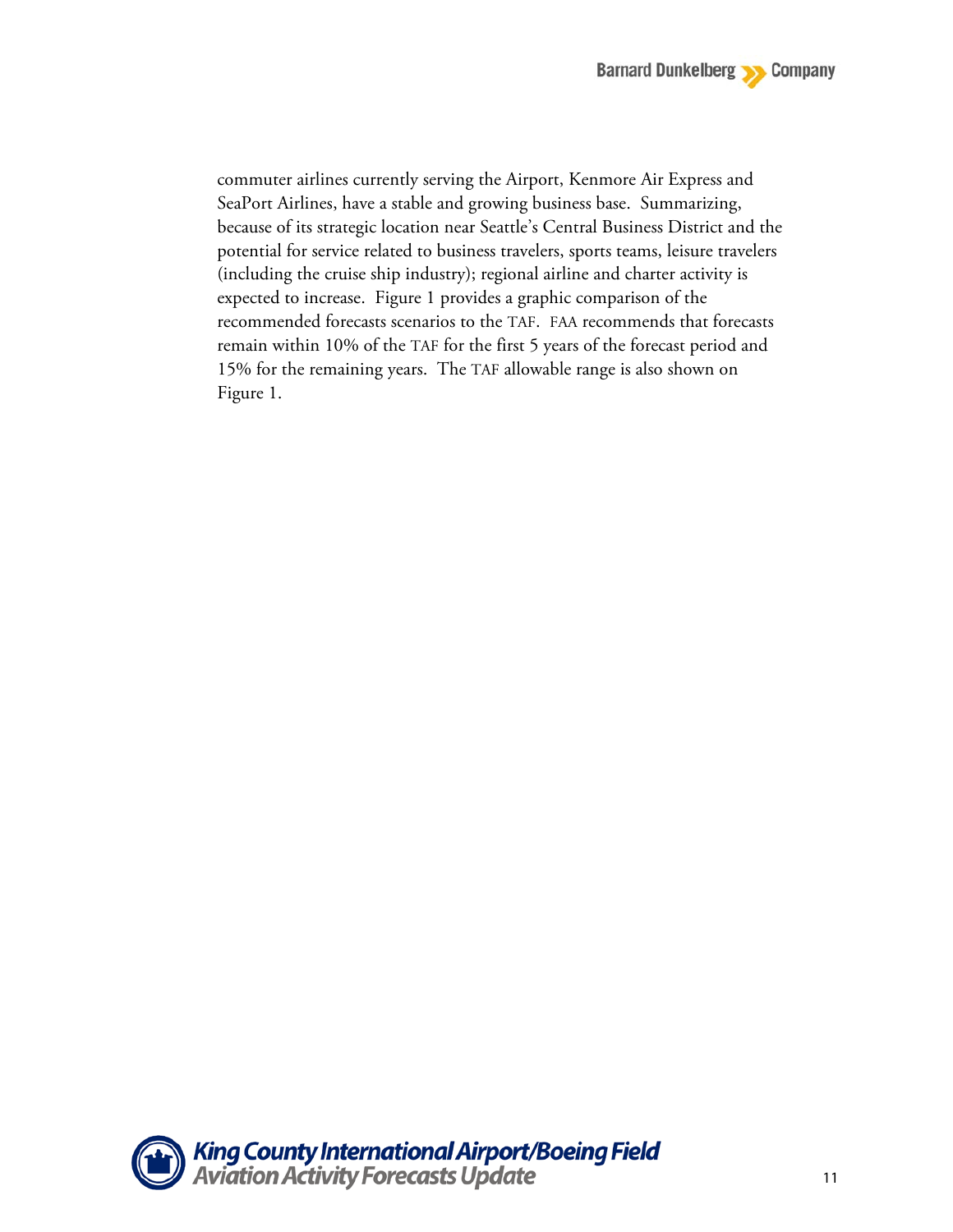| Year | <b>FAA TAF</b>      | Trend<br>Projection <sup>2</sup> | 2003 Forecast<br><b>Update</b> | <b>Scenario</b><br>One 1.22% | <b>Scenario</b><br>Two 2.61% | <b>Scenario</b><br>Three <sup>4</sup> 3.80%<br>(Recommended) |
|------|---------------------|----------------------------------|--------------------------------|------------------------------|------------------------------|--------------------------------------------------------------|
| 2007 | 30,852              | 30,852                           | 12,521                         | $27,479$ <sup>1</sup>        | $27,479$ <sup>1</sup>        | $27,479$ <sup>1</sup>                                        |
| 2008 | 31,849              | 30,830                           | 13,222                         | 27,814                       | 28,196                       | 27.754                                                       |
| 2009 | 32,879              | 32,062                           | 13,963                         | 28,154                       | 28,932                       | 28,725                                                       |
| 2010 | 33,943              | 33,294                           | 14,745                         | 28,497                       | 29,687                       | 29,817                                                       |
| 2011 | 35,043              | 34,526                           | 15,570                         | 28,845                       | 30,462                       | 30,950                                                       |
| 2012 | 36,178              | 35,759                           | 16,442                         | 29,197                       | 31,257                       | 32,126                                                       |
| 2017 | 42,438              | 41,920                           | 21,591                         | 31,022                       | 35,555                       | 38,712                                                       |
| 2022 | 49,786              | 48,082                           | 28,353                         | 32,961                       | 40,443                       | 46,647                                                       |
| 2027 | 58,400 <sup>3</sup> | 54,243                           | --                             | 35,021                       | 46,004                       | 56,210                                                       |

### *Table 3* **PASSENGER ENPLANEMENTS FORECAST, 2007-2027**

*Source: BARNARD DUNKELBERG & COMPANY. 1. Actual. 2. Trend based on TAF reported enplanements from 2004 to 2007. 3. 2027 FAA TAF figure based on extrapolated growth projection. 4. Recommended forecast scenario.*



#### *Figure 1* **PASSENGER ENPLANEMENTS FORECAST, 2007-2027**

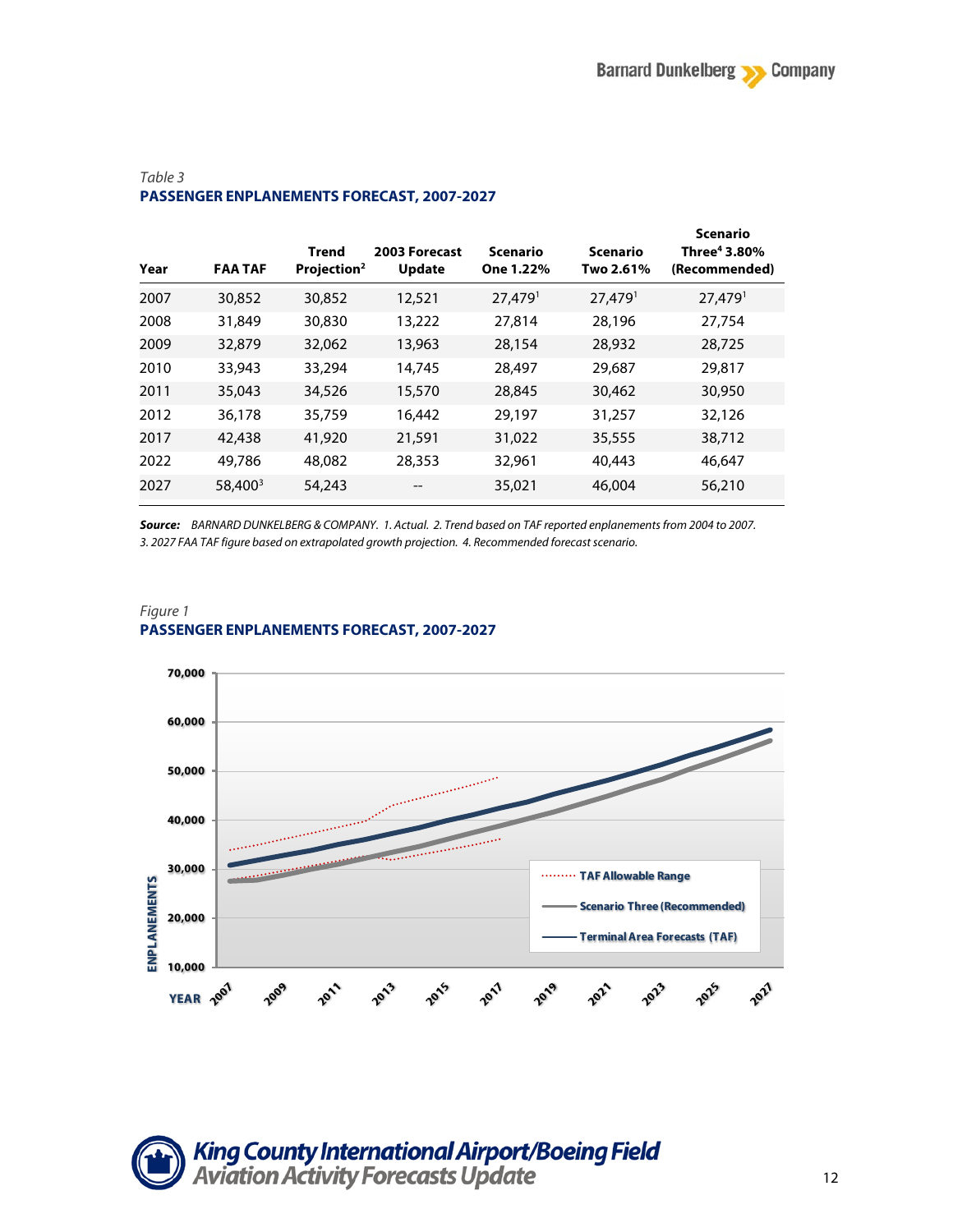## **Air Carrier Operations Forecast**

The next step in the forecasting process is to project the demand for air carrier-type aircraft operations. As stated previously, the air carrier category of operations at KCIA is made up of aircraft operated by cargo carriers, charter carriers, and The Boeing Company. The process of forecasting air carrier aircraft operations normally involves an evaluation of passenger aircraft types (existing and future), along with expected average seating capacities, and load factors. These statistics are then used to calculate a quantity of aircraft operations that are needed to accommodate forecast enplanement demand. Because the number of commercial passenger aircraft is relatively small, compared to the number of cargo and manufacturing operations at KCIA, as well as the fact that no information is available on historic charter aircraft seating capacity and load factors, the "normal" forecast analysis is not possible or meaningful for KCIA; thus, more generalized methods are utilized.

The operation projections for air carrier-type aircraft are provided in the following table entitled *AIR CARRIER OPERATIONS FORECAST, 2007-2027.* The various comparison forecasts and forecast scenarios include:

- **FAA TAF**. FAA's *Terminal Area Forecast (TAF) Detail Report* (published December 2007). The TAF provided KCIA Air Carrier aircraft operations forecast data for calendar years 2007 through 2025 using 2006 base year data.
- **Trend**. A trend projection is presented that is based on the use of a regression formula using historic annual Air Carrier aircraft operations data at the Airport from 2003 to 2007.
- **2003 Forecasts Update**. The 2003 *Aviation Activity Forecast Update* provided a forecast for air carrier-type aircraft operations using second half 2002 and first half 2003 as base year data.
- **Scenario 1.** This forecast scenario utilizes an annual growth rate of 1.22 percent, which is the estimated annual population growth rate for the Puget Sound Region through the year 2030. This scenario is based on the assumption that Air Carrier Operations at KCIA will grow at approximately the same rate as that which is forecast for the regional population.
- **Scenario 2.** This scenario utilizes the annual growth rate forecast in the FAA's *Aerospace Forecasts Fiscal Years 2008-2025* for air carrier aircraft activity as a basis. This report projects air carrier aircraft activity to increase by 1.1 percent

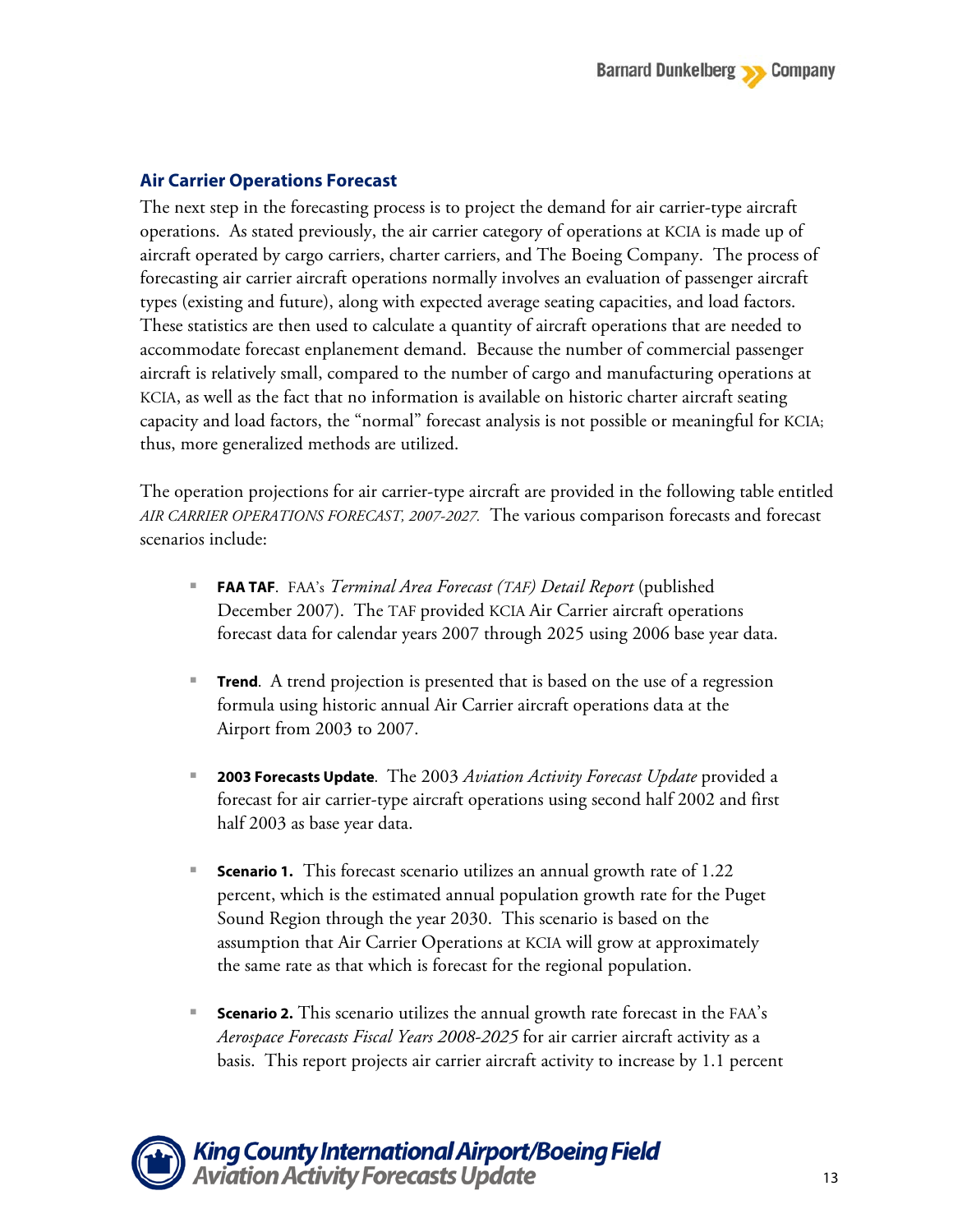in 2008, 2.6 percent in 2009 and 2.3 percent per year through 2025. In other words, using the FAA's forecast as a basis, this scenario indicates that the Airport will maintain its existing share of the national air carrier aircraft operations market. Scenario 2 is the recommended forecast scenario in that it recognizes that the number of air carrier aircraft operation is likely to continue to increase moderately due to increasing demand related to air cargo activity and air charter activity. The number of Boeing Company aircraft operations at KCIA is also forecast to continue to grow at a moderate rate, primarily driven by delivery activity related to the B-737 and flight test activity related to newer models (e.g. the B-747-8 Freighter, the B-777 Freighter, and B-787). For a more detailed breakdown of operations within the Air Carrier category, please refer to the operations by *Operations by Aircraft Type* section that appears later in this report. Figure 2 provides a graphic depiction of the recommended forecast scenario compared to the TAF and the TAF's allowable range (see page 11 for further explanation).

It is also important to note that air cargo is an important component of the activity conducted at the Airport. In 2007, the landed weight of air cargo aircraft using the Airport totaled over 805 million pounds. Nationally, it is expected that the air cargo business will grow significantly in the future (the FAA's *Aerospace Forecasts Fiscal Years 2008-2015* indicates that domestic revenue ton miles will increase by 2.8 percent in 2008, 6.1 percent in 2009 and 5.1 percent per year through 2025). Therefore, demand related to air cargo activity at KCIA will almost certainly remain strong. For a more detailed breakdown of enplaned and deplaned air cargo, please refer to the *Air Cargo Activity Forecast* section that appears later in this report.

Overall, it is expected that the air carrier aircraft operational demand will grow only at a modest level due to the close proximity of Seattle-Tacoma International Airport, which will remain the primary commercial passenger service airport serving the region, and the recent decisions by King County to discourage air service proposals from major airlines. It should also be noted that the aircraft operational numbers exhibited in the FAA TAF column are relatively similar in magnitude to those exhibited in the Scenario 1 and Scenario 2 columns.

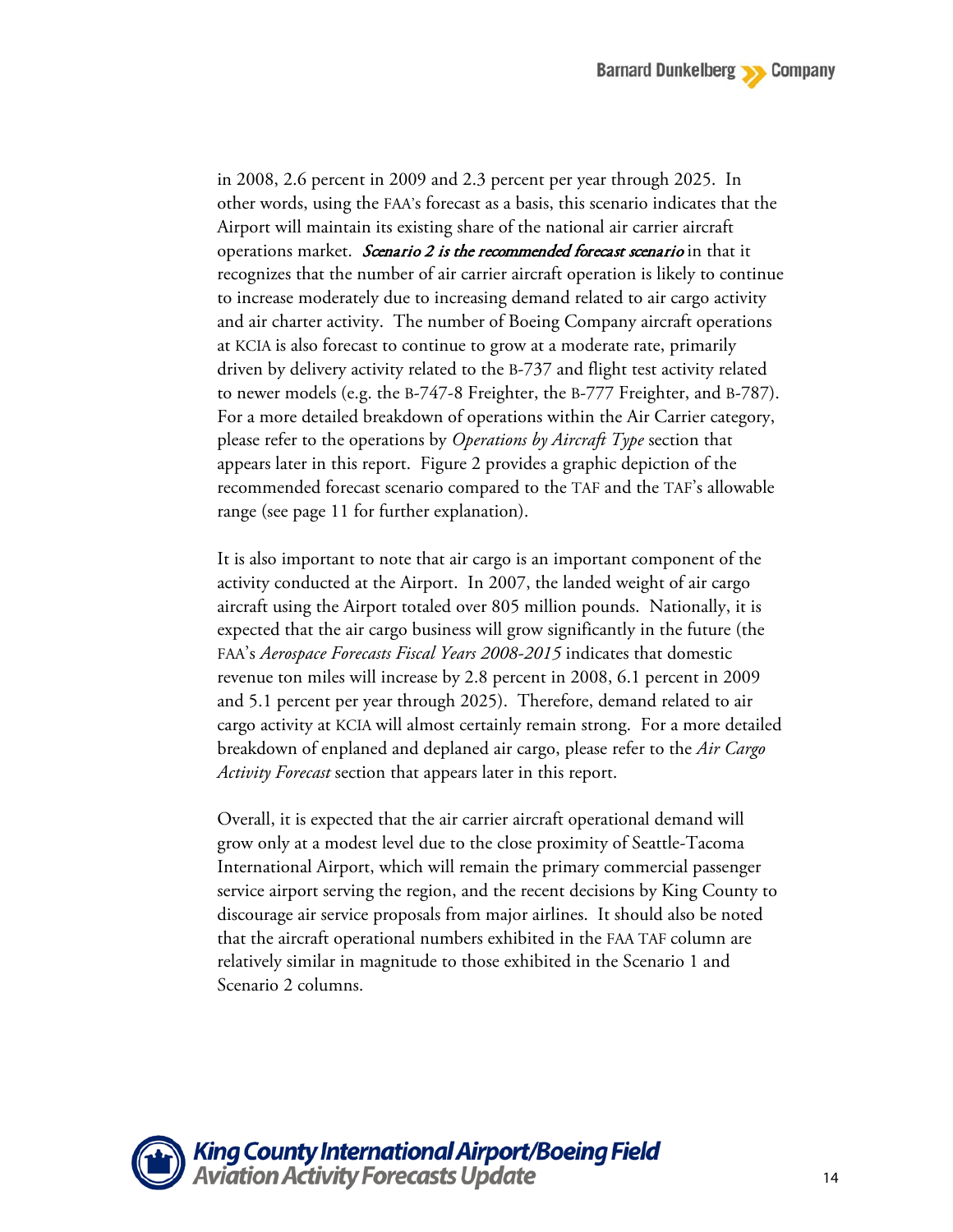**Scenario** 

| Year | <b>FAA TAF</b> | <b>Trend</b><br>Projection <sup>2</sup> | 2003 Forecast<br><b>Update</b> | Scenario<br>One 1.22% | scenario<br>Two <sup>4</sup> 2.3%<br>(Recommended) |
|------|----------------|-----------------------------------------|--------------------------------|-----------------------|----------------------------------------------------|
| 2007 | 10,976         | $10,662$ <sup>1</sup>                   | 10,656                         | $10,662$ <sup>1</sup> | $10,662$ <sup>1</sup>                              |
| 2008 | 11,152         | 10,681                                  | 10,968                         | 10,792                | 10,779                                             |
| 2009 | 11,330         | 10,934                                  | 11,281                         | 10,924                | 11,060                                             |
| 2010 | 11,510         | 11,187                                  | 11,594                         | 11,057                | 11,314                                             |
| 2011 | 11,695         | 11,440                                  | 11,906                         | 11,192                | 11,574                                             |
| 2012 | 11,884         | 11,692                                  | 12,219                         | 11,328                | 11,840                                             |
| 2017 | 12,863         | 12,956                                  | 13,782                         | 12,037                | 13,266                                             |
| 2022 | 13,925         | 14,220                                  | 15,345                         | 12,789                | 14,863                                             |
| 2027 | $15,075^3$     | 15,484                                  |                                | 13,588                | 16,653                                             |
|      |                |                                         |                                |                       |                                                    |

#### *Table 4* **AIR CARRIER OPERATIONS FORECAST, 2007-2027**

*Source: BARNARD DUNKELBERG & COMPANY. 1. Actual. 2. Trend based on historical air carrier operations from2003 to 2007. 3. 2027 FAA TAF figure based on extrapolated growth projection. 4. Recommended forecast scenario.*

#### *Figure 2* **AIR CARRIER OPERATIONS FORECAST, 2007-2027**



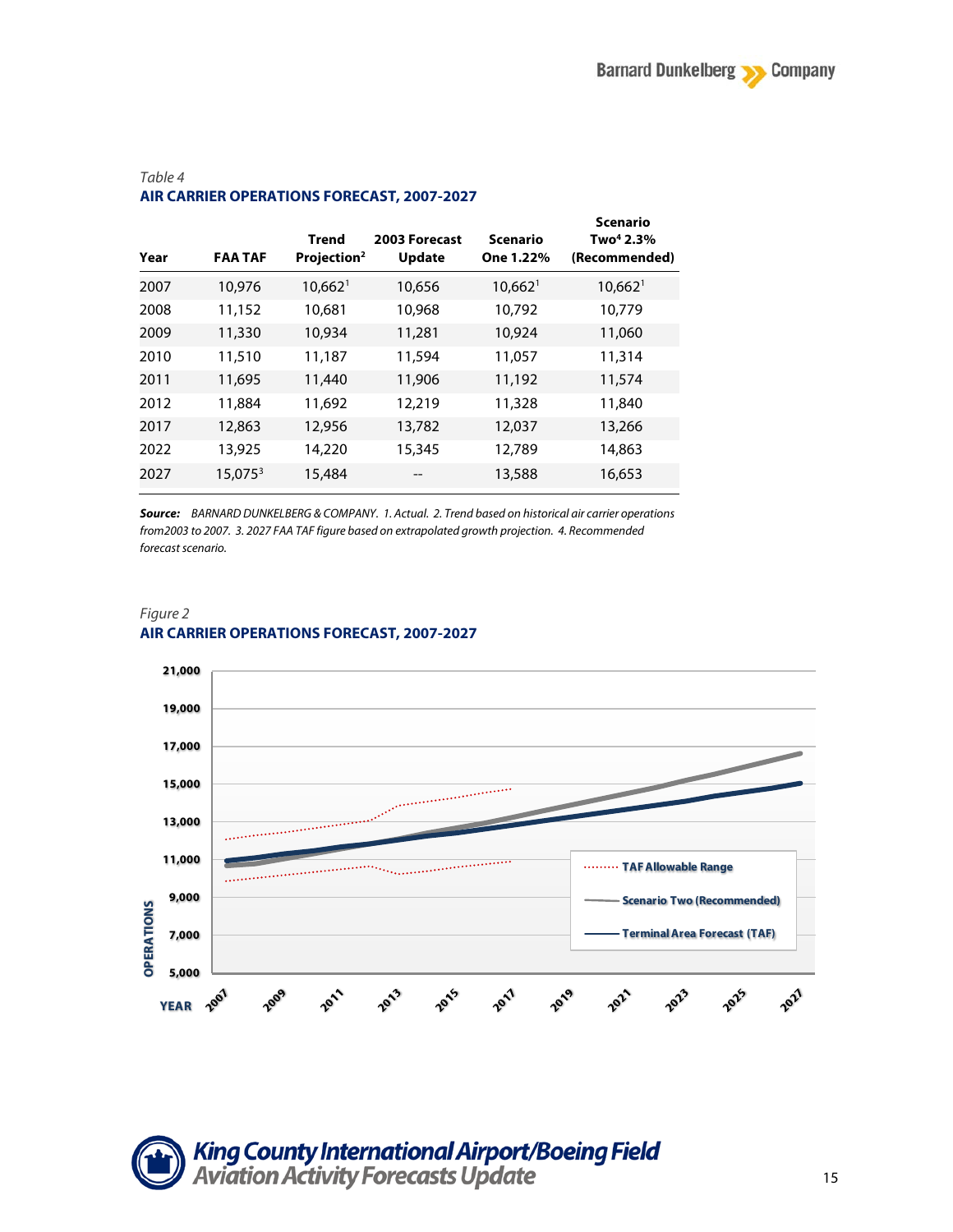## **Air Taxi Operations Forecast**

The air taxi category of operations at KCIA is made up of aircraft operated by cargo carriers (with aircraft capable of seating less than 30 passengers), scheduled commuter passenger airline activity, med-evac aircraft and charter aircraft. As with the air carrier aircraft operations forecast, the process of forecasting air taxi aircraft operations normally involves an evaluation of passenger aircraft types (existing and future), along with expected average seating capacities and load factors, that results in a calculated quantity of aircraft operations needed to accommodate forecast enplanement demand. Because the number of passenger aircraft is relatively small, compared to the number of cargo, med-evac, and charters; the "normal" forecast analysis is not possible or meaningful for KCIA and more generalized methods are utilized.

The operation projections for air taxi-type aircraft are provided in the following table entitled *AIR TAXI OPERATIONS FORECAST, 2007-2027.* The various comparison forecasts and forecast scenarios include:

- **FAA TAF**. FAA's *Terminal Area Forecast (TAF) Detail Report* (published December 2007). The TAF provided KCIA Air Taxi aircraft operations forecast data for calendar years 2007 through 2025 using 2006 base year data.
- **Trend**. A trend projection is presented that is based on the use of a regression formula using historic annual Air Taxi aircraft operations data at the Airport from 2003 to 2007.
- **2003 Forecasts Update**. The 2003 *Aviation Activity Forecast Update* provided a forecast for air taxi-type aircraft operations using second half 2002 and first half 2003 as base year data.
- **Scenario 1.** This forecast scenario utilizes the average growth rate of 1.22 percent, which is the estimated annual population growth rate for the Puget Sound Region through the year 2030. This scenario is based on the assumption that air taxi operations at KCIA will grow at approximately the same growth rate at which is forecast for the regional population.
- **Scenario 2.** This scenario utilizes the annual growth rate forecast in the FAA's *Aerospace Forecasts Fiscal Years 2008-2025* for air taxi aircraft activity as a basis. This report projects air taxi aircraft activity to decrease by 1.4 percent in 2008, then increase by 2.7 percent per year through 2025. In other words, using the FAA's forecast as a basis, this scenario indicates that the Airport will

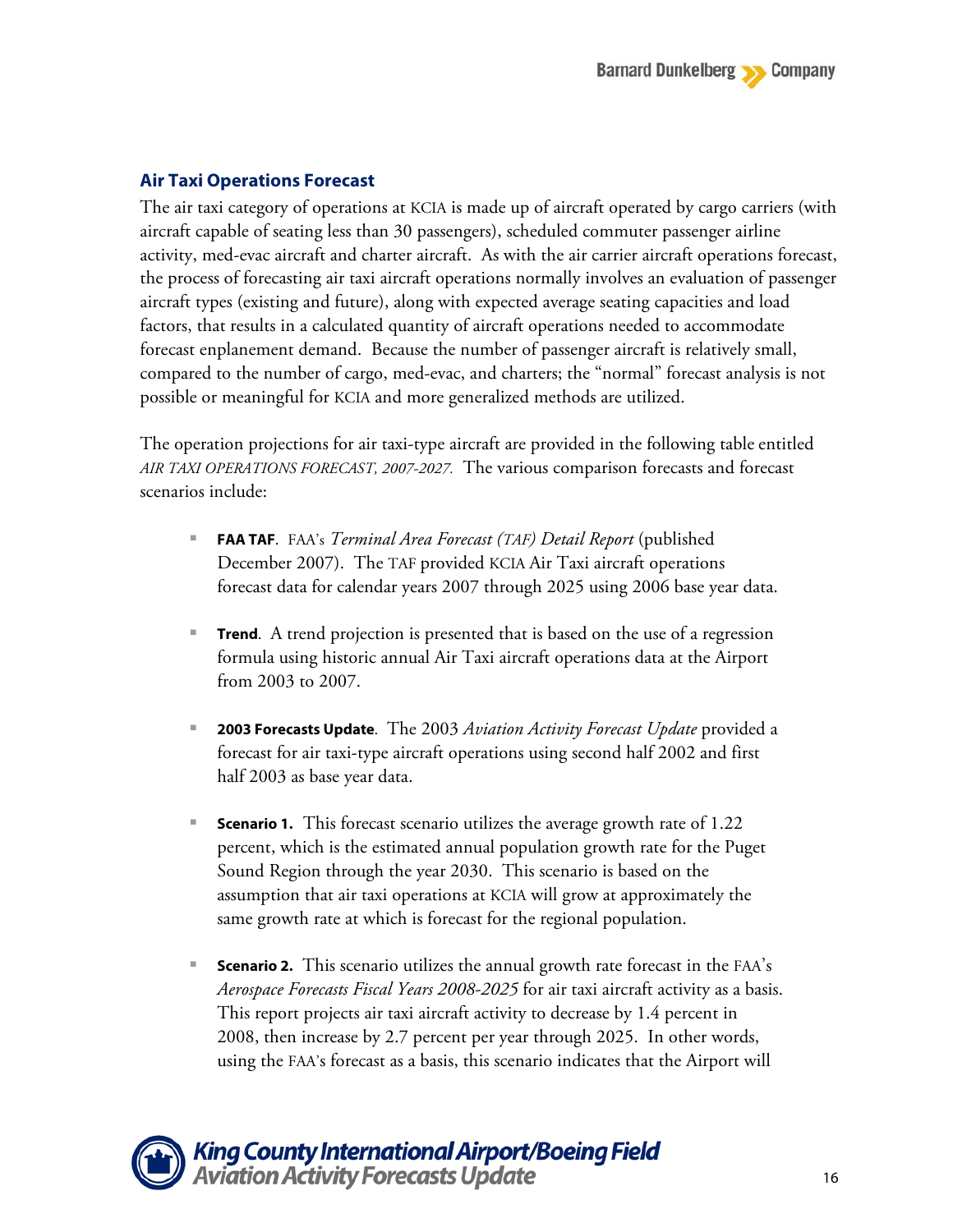maintain its existing share of the national air carrier aircraft operations market. Scenario 2 is the recommended forecast scenario in that it recognizes that air taxi-type aircraft operations will remain a significant component of the total aircraft operations because of the amount of air cargo, charter, and medevac activity occurring at the Airport. This scenario recognizes that the number of air taxi aircraft operations is likely to increase moderately during the next 20 years. It should also be noted that the aircraft operational number exhibited in FAA TAF column for 2027 is almost identical to the number exhibited in the recommended scenario in 2027. Figure 3 provides a graphic depiction of the recommended forecast scenario compared to the TAF and the TAF's allowable range (see page 11 for further explanation).

### *Table 5* **AIR TAXI OPERATIONS FORECAST, 2007-2027**

| Year | <b>FAA TAF</b>       | Trend<br>Projection <sup>2</sup> | 2003 Forecast<br><b>Update</b> | Scenario<br>One 1.22% | Scenario<br>Two <sup>4</sup> 2.7%<br>(Recommended) |
|------|----------------------|----------------------------------|--------------------------------|-----------------------|----------------------------------------------------|
| 2007 | 65,613               | $64,237$ <sup>1</sup>            | $55,942$ <sup>1</sup>          | $64,237$ <sup>1</sup> | $64,237$ <sup>1</sup>                              |
| 2008 | 67,263               | 67,801                           | 57,225                         | 65,021                | 63,338                                             |
| 2009 | 68,953               | 70,286                           | 58,507                         | 65,814                | 65,048                                             |
| 2010 | 70.685               | 72,771                           | 59,790                         | 66,617                | 66,804                                             |
| 2011 | 72,461               | 75,257                           | 61,073                         | 67,430                | 68,608                                             |
| 2012 | 76,148               | 77,742                           | 62,356                         | 68,252                | 70,461                                             |
| 2017 | 84,094               | 90,168                           | 68,769                         | 72,518                | 80,500                                             |
| 2022 | 95,205               | 102,594                          | 75,783                         | 77,051                | 91,971                                             |
| 2027 | 107,782 <sup>3</sup> | 115,020                          |                                | 81,868                | 105,076                                            |

*Source: BARNARD DUNKELBERG & COMPANY. 1. Actual. 2. Trend based on historical air carrier operations from2003 to 2007. 3. 2027 FAA TAF figure based on extrapolated growth projection. 4. Recommended forecast scenario.*

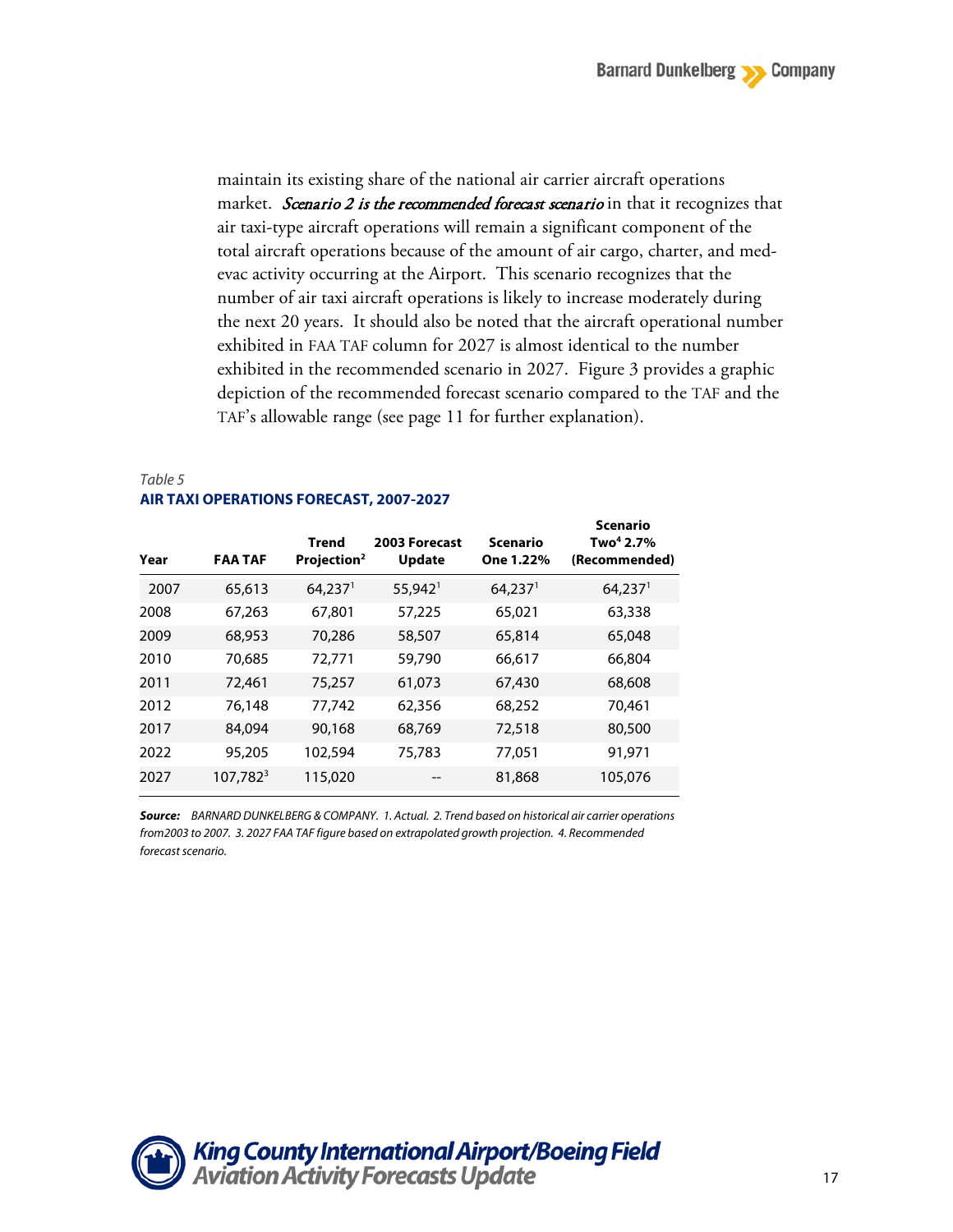

#### *Figure 3* **AIR TAXI OPERATIONS FORECAST, 2007-2027**

### **General Aviation Operations Forecast**

General aviation operations at KCIA have historically been affected, to some degree, by fluctuations in the national economy, but more specifically by the economic conditions of the region, along with national trends in general aviation. With more of the general aviation fleet being utilized for business purposes than it was ten years ago, the economy should have somewhat less of an effect upon overall general aviation activity.

On a national basis, FAA forecasts indicate that general aviation activity at towered airports is expected to increase at a rate of 0.9 percent in 2008, 2.3 percent in 2009 and 1.3 percent per year through 2025.is expected to increase at an annual rate of approximately 1.5 until the year 2014.

KCIA is a facility that has national and international roles, along with its strong regional role. As a result, it is expected that it will continue to attract a great deal of business-related turbine powered general aviation aircraft use. This factor indicates that business/corporate activity at the Airport should grow at a more rapid rate than that which is forecast nationally. It should also be taken into consideration that the Airport is perceived to be an expensive location to operate a business that caters to smaller general aviation aircraft owners and operators (i.e., flight training,

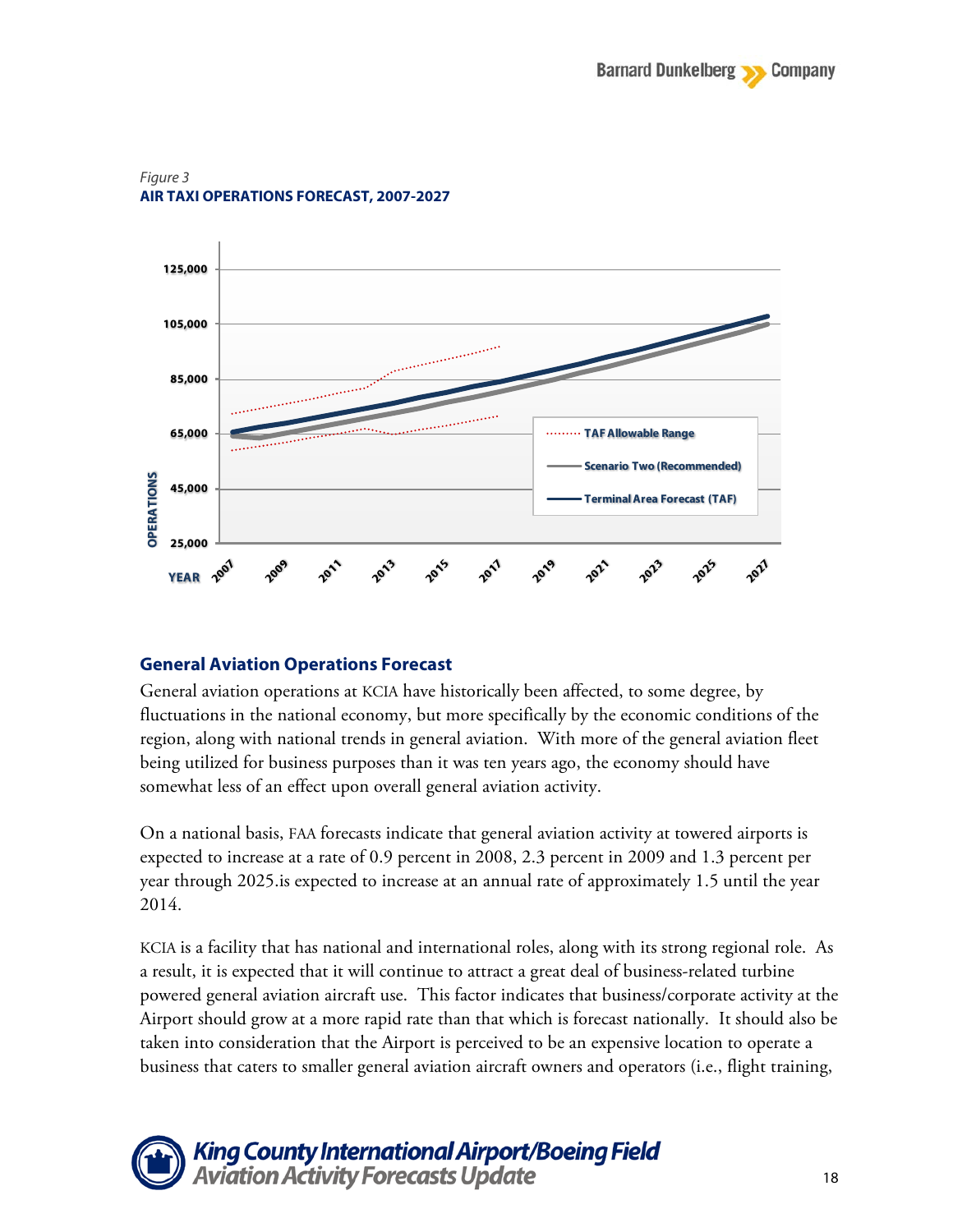aircraft storage, aircraft repair/maintenance, etc.). Due to the lack of appropriate development area at the Airport, it will be difficult to build a significant number of new storage hangars in the future, which may tend to limit the number of based aircraft as well as minimize the potential for a significant increase in the number of flight operations by smaller general aviation aircraft.

The operation projections for general aviation aircraft are provided in the following table entitled *GENERAL AVIATION AIRCRAFT OPERATIONS FORECAST, 2007-2027.* The various comparison forecasts and forecast scenarios include:

- **FAA TAF**. FAA's *Terminal Area Forecast (TAF) Detail Report* (published December 2007). The TAF provided KCIA general aviation aircraft operations forecast data for calendar years 2007 through 2025 using 2006 base year data.
- **Trend**. A trend projection is presented that is based on use of a regression formula using historic annual general aviation aircraft operations data at the Airport from 2005 to 2007.
- **2003 Forecasts Update**. The 2003 *Aviation Activity Forecast Update* provided a forecast for general aviation aircraft operations using second half 2002 and first half 2003 as base year data.
- **Scenario 1.** This forecast scenario utilizes the average growth rate of 1.22 percent, which is the estimated annual population growth rate for the Puget Sound Region through the year 2030. This scenario is based on the assumption that general aviation operations at KCIA will grow at approximately the same growth rate at which is forecast for the regional population.
- **Scenario 2.** This scenario utilizes the annual growth rate forecast in the FAA's *Aerospace Forecasts Fiscal Years 2005-2025* for general aviation aircraft operations as a basis. This report forecasts national general aviation operations to increase at a rate of 0.9 percent in 2009, 2.3 percent in 2009 and 1.3 percent per year through 2025. This forecast scenario is based on the assumption that general aviation operations at KCIA will grow at the same rate as that which is forecast nationally for general aviation operations at towered airports (i.e., maintain its present national market share).

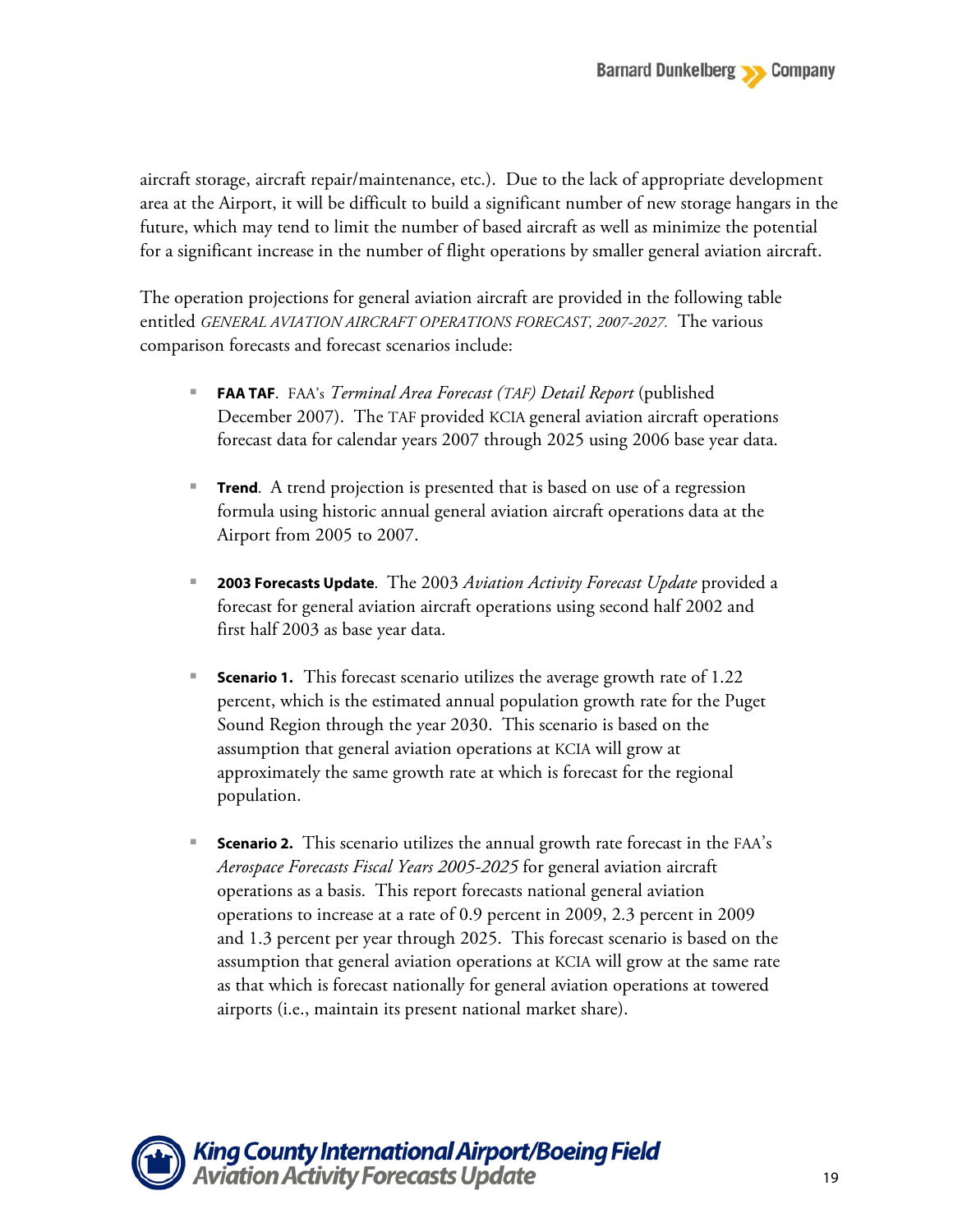**Scenario 3.** As presented in the PSRC *2001 Regional Airport System Plan,* this forecast scenario utilizes the forecast growth rate per year for general aviation operations in the entire region (0.51% annually). The percentage was obtained by calculating the average percentage increase per year from the data provided for general aviation operations expected for the entire Puget Sound region for the forecast period (1998 through 2020). In other words, using the RASP regional forecast as a basis, this scenario indicates that the Airport will maintain its existing regional general aviation operations market share. Scenario  $\beta$  is the recommended forecast scenario in that it recognizes the positive growth attributes associated with the Airport and business/corporate aviation activity, along with the negative attributes which may be associated with increased use by smaller general aircraft operators. Figure 4 provides a graphic depiction of the recommended forecast scenario compared to the TAF and the TAF's allowable range (see page 11 for further explanation).

It is also important to note the Airport has historically supported close to 400,000 annual operations by general aviation aircraft. Therefore, a forecast of just of less than 250,000 general aviation operations at the end of the 20 year planning period will not dictate the need for significant capacity enhancements.

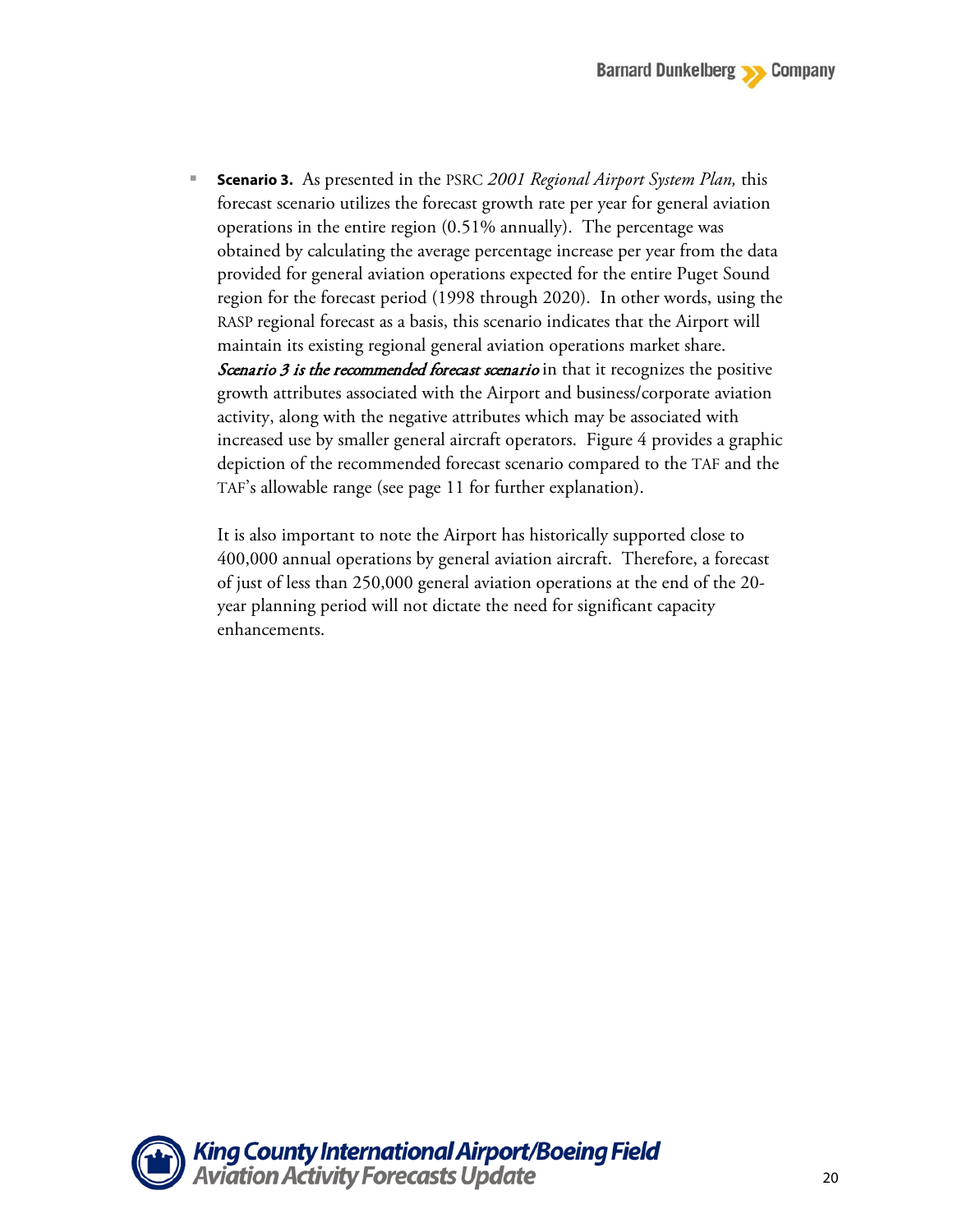| Year | <b>FAA TAF</b> | Trend<br>Projection <sup>2</sup> | 2003 Forecast<br><b>Update</b> | <b>Scenario</b><br>One 1.22% | <b>Scenario</b><br>Two 1.30% | <b>Scenario</b><br>Three <sup>4</sup> 0.51%<br>(Recommended) |
|------|----------------|----------------------------------|--------------------------------|------------------------------|------------------------------|--------------------------------------------------------------|
| 2007 | 225,034        | 225,034                          | 241,114                        | 222,8641                     | 222,864                      | 222,8641                                                     |
| 2008 | 226,542        | 224,686                          | 242,344                        | 225,583                      | 224,870                      | 224,001                                                      |
| 2009 | 229,082        | 225,642                          | 243,580                        | 228,335                      | 225,387                      | 225,143                                                      |
| 2010 | 231,670        | 226,598                          | 244,822                        | 231,121                      | 228,317                      | 226,291                                                      |
| 2011 | 234,281        | 227,554                          | 246,071                        | 233,940                      | 231,285                      | 227,445                                                      |
| 2012 | 236,942        | 228,510                          | 247,326                        | 236,794                      | 234,292                      | 228,605                                                      |
| 2017 | 247,729        | 233,290                          | 253,697                        | 251,596                      | 249,922                      | 234,494                                                      |
| 2022 | 256,970        | 238,070                          | 260,232                        | 267,322                      | 266,595                      | 240,535                                                      |
| 2027 | $268,832^3$    | 242,850                          | --                             | 284,032                      | 284,380                      | 246,732                                                      |

#### *Table 6* **GENERAL AVIATION AIRCRAFT OPERATIONS FORECAST, 2007-2027**

*Source: BARNARD DUNKELBERG & COMPANY. 1. Actual. 2. Trend based on TAF reported general aviation operations from 2005 to 2007. 3. 2027 FAA TAF figure based on extrapolated growth projection. 4. Recommended forecast scenario.*



#### *Figure 4* **GENERAL AVIATION AIRCRAFT OPERATIONS FORECAST, 2007-2027**

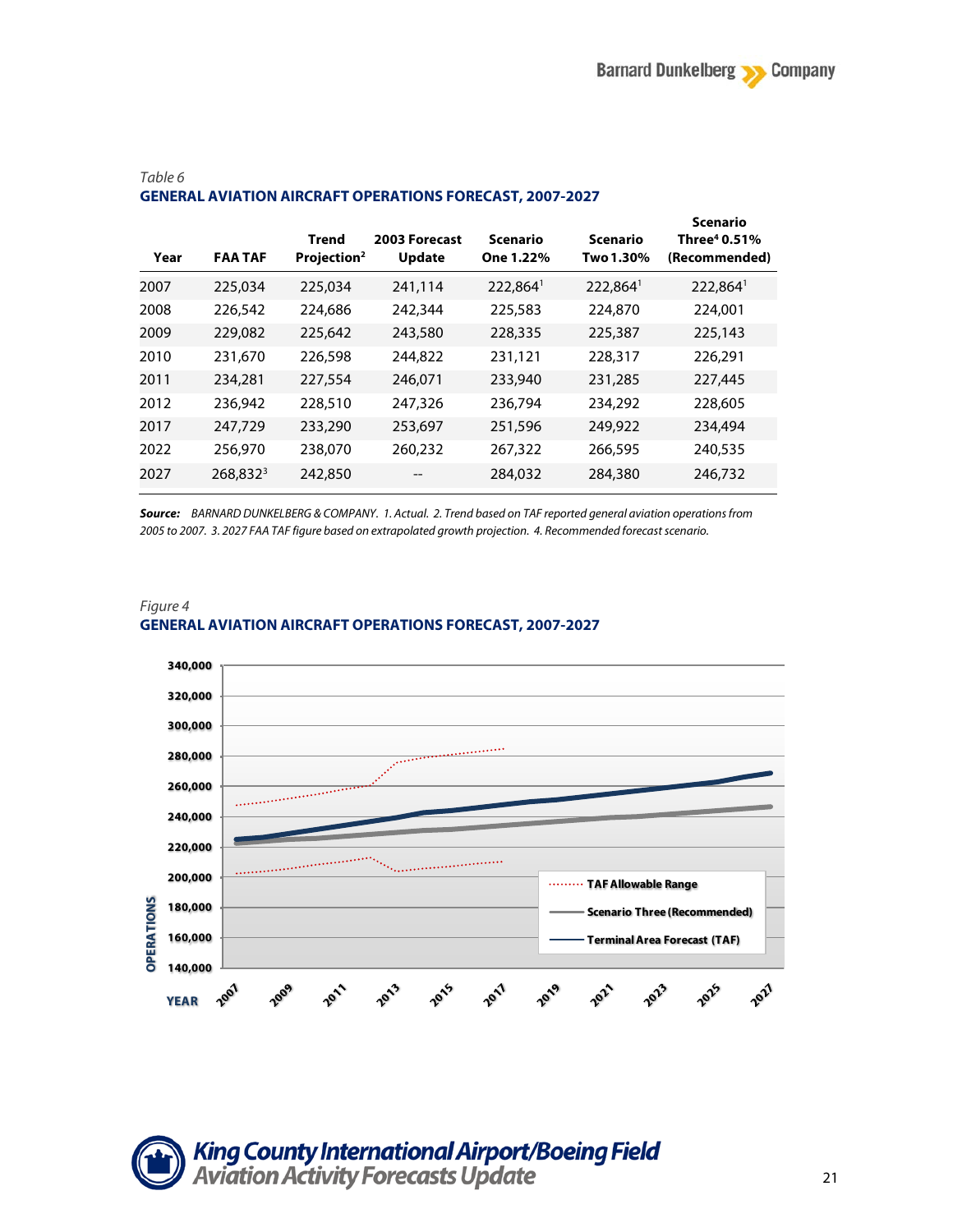### **Military Operations Forecast**

Military operations at KCIA are conducted by a variety of aircraft types; however, in comparison to total operational activity, the number of military activity at the Airport has historically been relatively small. However, in consideration of the activity at the Airport conducted with AWACs aircraft, military activity is a critical operational component. Among the functions of the Flight Test Division located at the Boeing Company's KCIA facilities are the research and test functions associated with the AWACs aircraft (the B-707/E-3 aircraft and the B-737 Wedgetail aircraft). All AWACs testing for the United States military, the fleet of the North Atlantic Treaty Organization (NATO), and other nations occurs at KCIA due to the unique facilities available through the Boeing Company. No other location within the United States currently exists (or is planned) to provide this type of testing, and no other U.S. company is capable of providing this testing capability.

It is expected that military activity at KCIA will continue in the future, although it is not expected to increase significantly over the 2007 level. The various comparison forecasts and forecast scenarios include:

- **FAA TAF**. FAA's *Terminal Area Forecast (TAF) Detail Report* (published December 2007). The TAF provided KCIA general aviation aircraft operations forecast data for calendar years 2007 through 2025 using 2006 base year data. The TAF's forecast for Year 2007 through year 2025 remained un-changed from 2006.
- **2003 Forecasts Update**. The 2003 *Aviation Activity Forecast Update* provided a forecast for general aviation aircraft operations using second half 2002 and first half 2003 as base year data.
- **Scenario One.** This scenario is a reflection of the number of military operations reported by airport staff for 2007. Scenario One is the recommended scenario and indicates that the number of military operations at the Airport is expected to remain approximately the same through the end of the 20-year planning period.

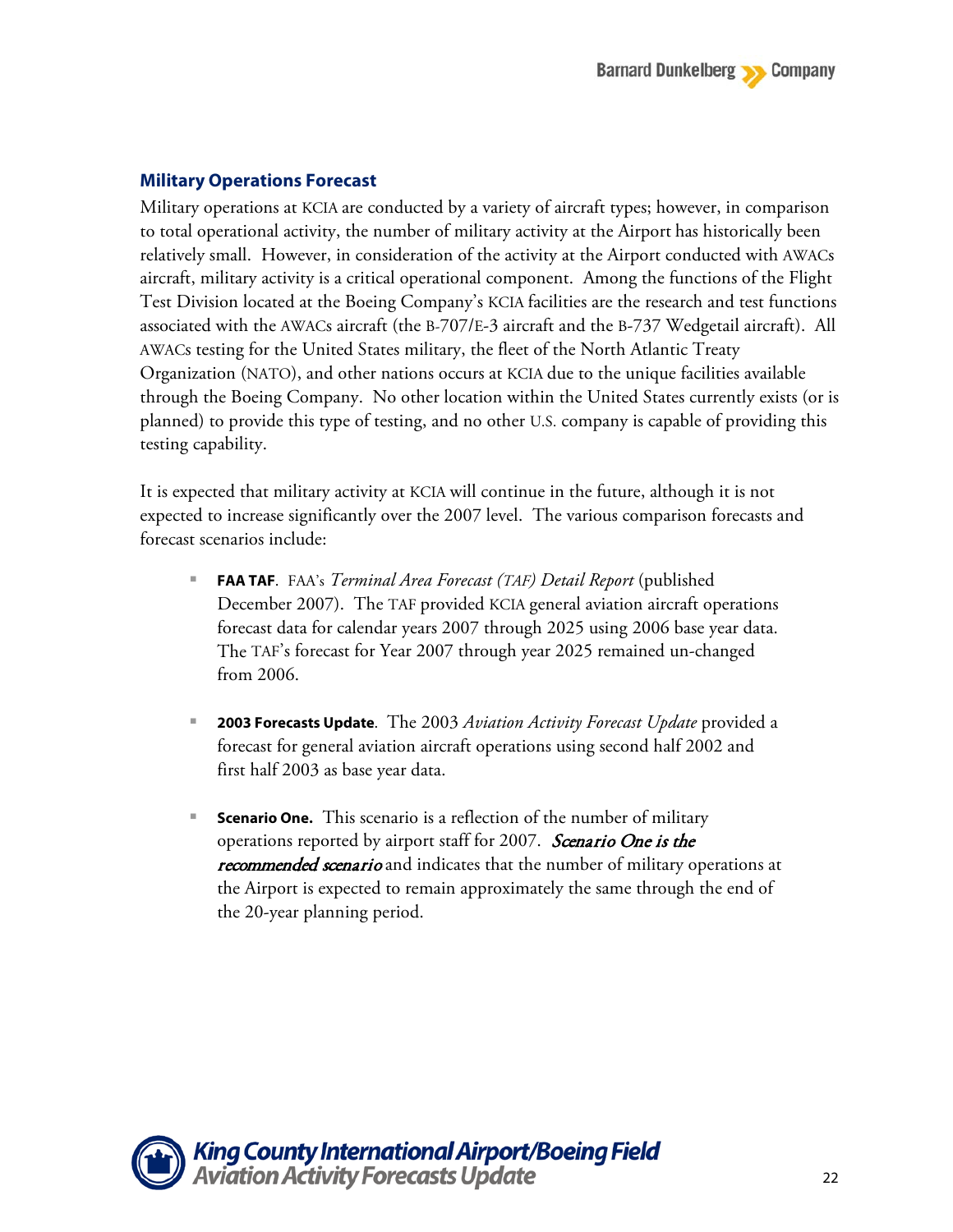| Year | <b>FAA TAF</b> | 2003 Forecast<br><b>Update</b> | Scenario One <sup>3</sup><br>(Recommended) |
|------|----------------|--------------------------------|--------------------------------------------|
| 2007 | 2,512          | 3,000                          | 2,421 <sup>1</sup>                         |
| 2008 | 2,512          | 3,000                          | 2,421                                      |
| 2009 | 2,512          | 3,000                          | 2,421                                      |
| 2010 | 2,512          | 3,000                          | 2.421                                      |
| 2011 | 2,512          | 3,000                          | 2,421                                      |
| 2012 | 2.512          | 3,000                          | 2,421                                      |
| 2017 | 2,512          | 3,000                          | 2,421                                      |
| 2022 | 2,512          | 3,000                          | 2,421                                      |
| 2027 | $2,512^2$      | 3,000                          | 2,421                                      |

### *Table 7* **MILITARY OPERATIONS FORECAST, 2007-2027**

*Source: BARNARD DUNKELBERG & COMPANY. 1. Actual. 2. 2027 FAA TAF figure based on extrapolated trend projection. 3. Recommended forecast scenario.*

## **Air Cargo Activity Forecast**

Historically, air mail and air freight activity has been closely associated with the Gross Domestic Product (GDP). National factors and trends that potentially stimulate demand for air cargo include increased market opportunities through open skies agreements, decreased costs from global airline alliances, and increased business volumes attributable to e-commerce. Other factors and trends potentially limiting growth of air cargo include increased use of e-mail and instant messaging applications which allow for document attachments, decreased costs of sending documents via facsimile, and the increased cost to airlines in meeting environmental and security restrictions.

Perhaps the most influential component on the air cargo industry is the security directives emanating from the terrorists attacks of September 2001. Directives since that time have strengthened security standards for transporting cargo on passenger flights (i.e., no USPS package weighing more than 13 ounces can be shipped on a passenger aircraft), and required air cargo carriers to conduct random inspections of cargo. These restrictions are anticipated to remain in place for the near future and, in fact, may become more stringent.

Air cargo activity at King County International Airport/Boeing Field is generally counted in the general aviation Air Taxi category. Currently, UPS, Air Transport International, LLC, ABX Air Inc. (under contract to DHL), Ameriflight and Airpac Airlines conduct the majority of cargo aircraft operations at the Airport; however, a number of smaller carriers also provide this service.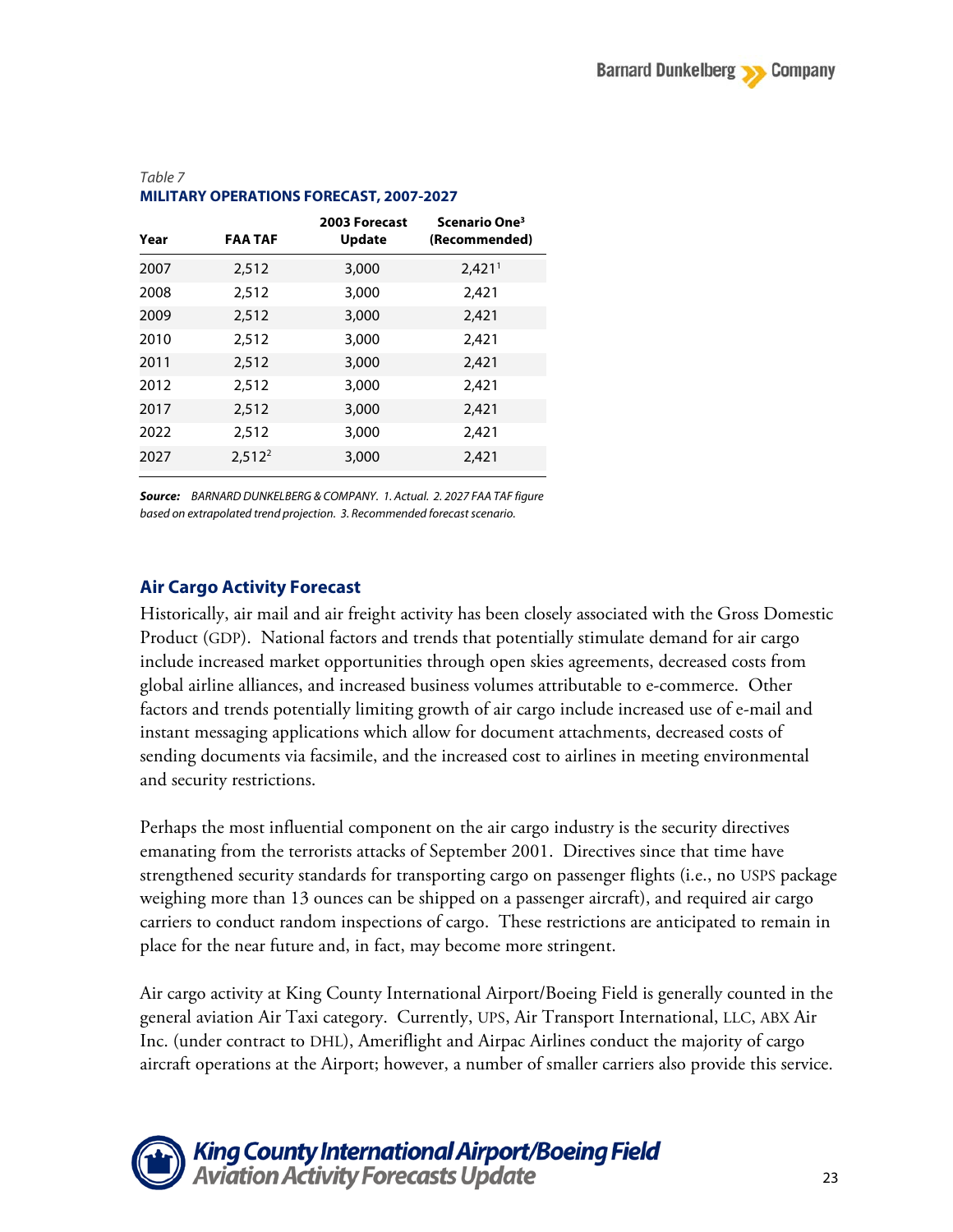In 2007, there was approximately 284,290,686 pounds of freight and mail (enplaned and deplaned) which passed through the Airport. It is anticipated that the number of air cargo aircraft operations will grow at a similar rate as forecast for air carrier and air taxi aircraft operations. Also, based on a trend line projection of historical air freight from 2003 to 2007, it is projected that total pounds of air freight passing through the Airport will continue to increase to a total of 391,592,312 pounds by 2027.

#### *Table 8*

#### **AIR CARGO FORECAST, 2007-2027 (in pounds) Enplaned Deplaned**

| Year | <b>Air Cargo</b> | <b>Air Cargo</b> |
|------|------------------|------------------|
| 2007 | 131,941,3071     | 152,349,3791     |
| 2012 | 134,572,762      | 172,765,392      |
| 2017 | 140,966,990      | 194,455,883      |
| 2022 | 147,361,219      | 216,146,374      |
| 2027 | 153,755,447      | 237,836,865      |

*Source: BARNARD DUNKELBERG & COMPANY. 1. Actual.*

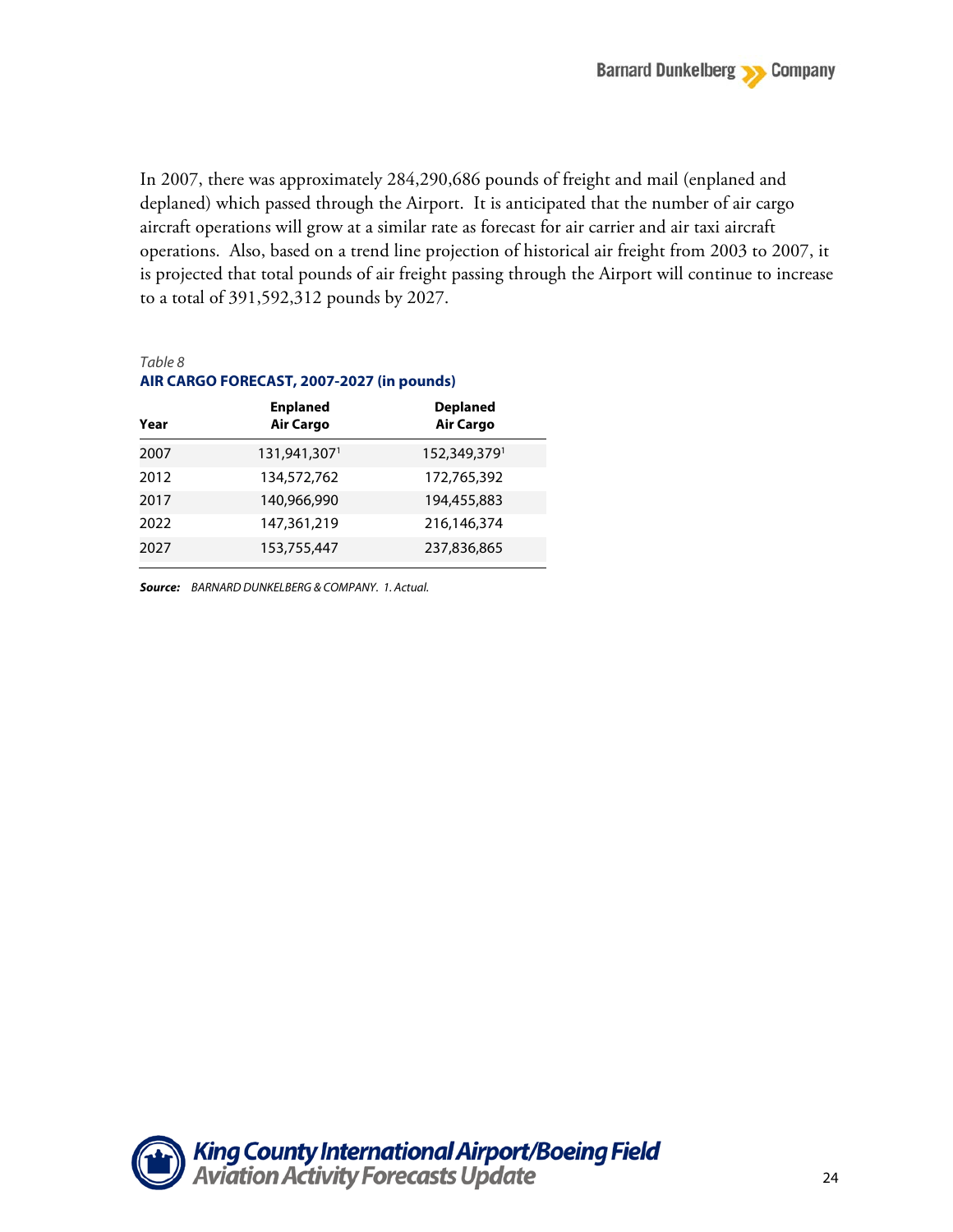## **Operations Forecast By Aircraft Type**

With the total number of aircraft operations forecast for each use group, the next step in the forecasting process is to detail the various types of aircraft that will operate at the Airport. The following table, entitled *SUMMARY OF OPERATIONS BY AIRCRAFT TYPE, 2007*-*2027,* presents that detail.

#### *Table 9* **SUMMARY OF OPERATIONS BY AIRCRAFT TYPE, 2007-2027**

| <b>Operations by Type</b>        | 2007 <sup>1</sup> | 2012    | 2017    | 2022    | 2027    |
|----------------------------------|-------------------|---------|---------|---------|---------|
| Air Carrier Aircraft             | 10,662            | 11,840  | 13,266  | 14,863  | 16,653  |
| Manufacturing                    | 2,879             | 3,197   | 3,582   | 4.013   | 4,496   |
| Air Cargo                        | 5,757             | 6,394   | 7,164   | 8,026   | 8,993   |
| Charter                          | 2,026             | 2,250   | 2,521   | 2,824   | 3,164   |
| Air Taxi Aircraft                | 64,237            | 70,461  | 80,500  | 91,971  | 105,076 |
| Single Engine Piston             | 26,980            | 28,537  | 31,395  | 34,489  | 37,827  |
| Multi-Engine Piston              | 3,212             | 3,523   | 4,025   | 4,599   | 5,254   |
| Turboprop                        | 19,271            | 21,138  | 24,150  | 27,591  | 22,066  |
| <b>Business Jet</b>              | 9,636             | 11,626  | 14,490  | 17,934  | 22,066  |
| Helicopter                       | 5,139             | 5,637   | 6,440   | 7,358   | 8,406   |
| <b>General Aviation Aircraft</b> | 222,864           | 228,605 | 234,494 | 240,535 | 246,732 |
| Single Engine Piston             | 133,718           | 133,734 | 133,662 | 133,497 | 133,235 |
| Multi-Engine Piston              | 26,744            | 25,147  | 23,449  | 21,648  | 19,739  |
| Turboprop                        | 11,143            | 13,716  | 16,415  | 19,243  | 22,206  |
| <b>Business Jet</b>              | 33,430            | 37,720  | 42,209  | 46,904  | 51,814  |
| Helicopter                       | 17,829            | 18,288  | 18,760  | 19,243  | 19,739  |
| <b>Military Aircraft</b>         | 2,421             | 2,421   | 2,421   | 2,421   | 2,421   |
| AWACS <sup>2</sup>               | 169               | 169     | 169     | 169     | 169     |
| Variety of Types                 | 2,252             | 2,252   | 2,252   | 2,252   | 2,252   |
| <b>TOTAL ANNUAL OPERATIONS</b>   | 300,184           | 313,327 | 330,681 | 349,790 | 370,882 |

*Source: BARNARD DUNKELBERG & COMPANY. 1. Actual. 2. Airborne Warning and Control System military aircraft.*

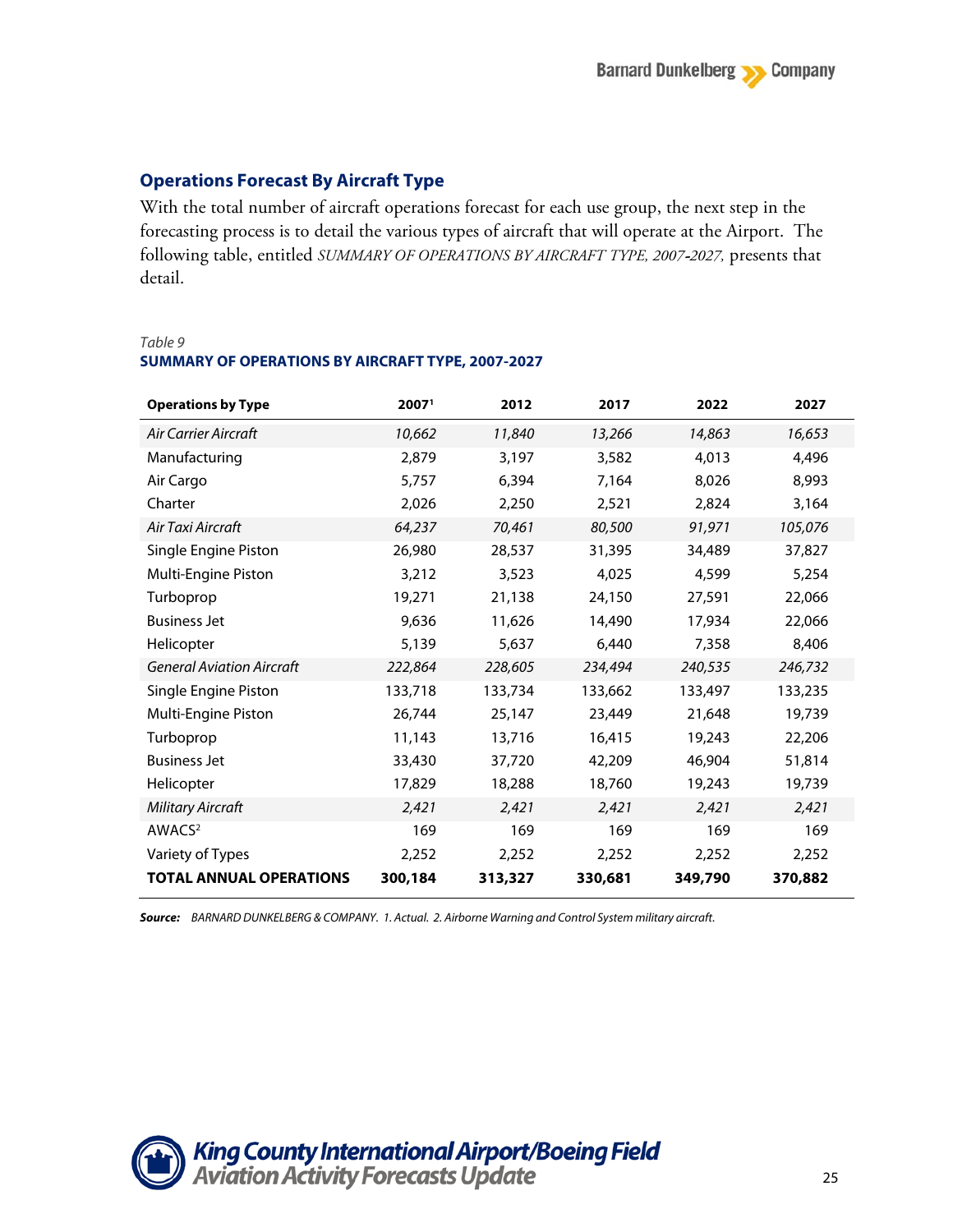### **Local and Itinerant Operations Forecast**

The *Air Traffic Control Handbook* defines a local operation as any operation performed by an aircraft operating in the local traffic pattern or within sight of the tower, or aircraft known to be departing or arriving from flight in local practice areas, or aircraft executing practice instrument approaches at an airport. According to airport records, itinerant operations constituted approximately 68 percent of the total operations at the Airport. This existing percentage of itinerant activity can be attributed to the fact that, with respect to general aviation, the Airport accommodates a significant number of business- and tourist-related aircraft operations and currently experiences a limited amount of general aviation flight training activity.

Air traffic control tower data indicates that local operations constituted 32 percent of the general aviation operations at the Airport in 2007. As can be seen in the following table, entitled *SUMMARY OF LOCAL AND ITINERANT OPERATIONS, 2007-2027,* KCIA is expected to remain a center for business related itinerant general aviation operations; therefore the percentage of local aircraft operations will remain relatively low when compared with other airports that have significant general aviation use.

### *Table 10* **SUMMARY OF LOCAL AND ITINERANT OPERATIONS, 2007-2027**

| Year              | Local         | <b>Itinerant</b> | Total          |
|-------------------|---------------|------------------|----------------|
| 2007 <sup>1</sup> | 96,059 (32%)  | 204,125 (68%)    | 300,184 (100%) |
| 2012              | 97,131 (31%)  | 216,196 (69%)    | 313,327 (100%) |
| 2017              | 99,204 (30%)  | 231,477 (70%)    | 330,681 (100%) |
| 2022              | 101,439 (29%) | 248,351 (71%)    | 349,790 (100%) |
| 2027              | 103,847 (28%) | 267,035 (72%)    | 370,882 (100%) |

*Source: BARNARD DUNKELBERG & COMPANY. 1. Actual.*

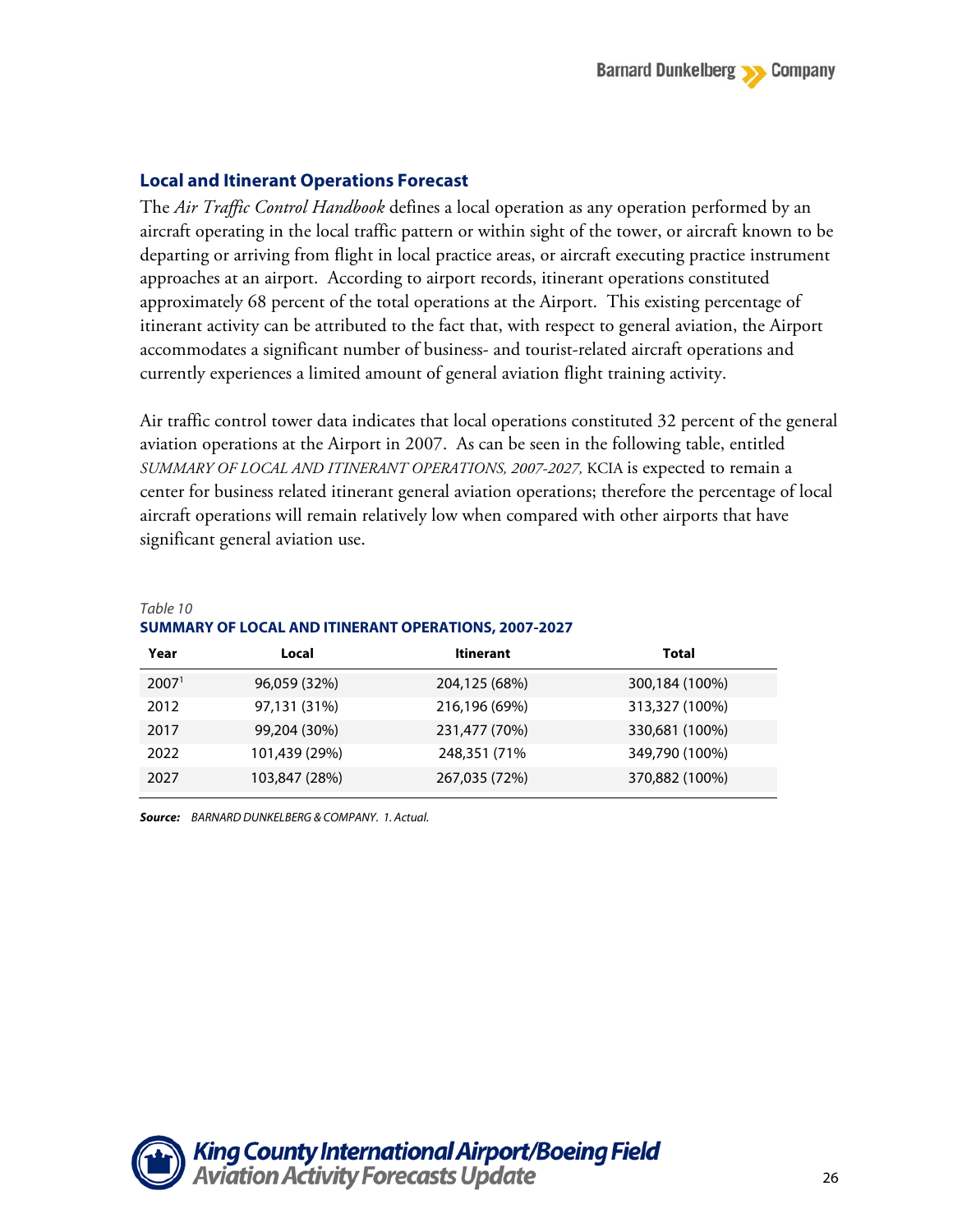### **Peak Period Forecast**

An additional element of assessing airport usage and determining various requirements necessitated by capacity and demand considerations is the determination of peak period activities. Actual ATCT records for the base year (2007), along with statistics regarding operations at airports with similar activity and operational characteristics, have been utilized to formulate peak period forecasts. The projection of peak period operational activity is depicted in the following table entitled *PEAK PERIOD AIRCRAFT OPERATIONS, 2007-2027*. The Peak Month Aircraft Operations in the base year was July 2007 according to air traffic control tower reports. The relationship, expressed as a percentage, between the number operations in July 2007 and the total number of operations in the base year has been used to estimate peak month operations throughout the planning period. The Average Day of the Peak Month was estimated by dividing the peak month operations by 31. Peak Hour/Average Day Ratio was established by examining operations at other airports with similar activity and operational characteristics, as well as utilizing typical ratios provided in FAA AC 150/5070-6A, *Airport Master Plans*.

### *Table 11* **PEAK PERIOD AIRCRAFT OPERATIONS, 2007-2027**

| Year              | Annual<br>Aircraft<br><b>Operations</b> | <b>Peak Month</b><br>Aircraft<br><b>Operations</b> | Ave. Day of<br><b>Peak Month</b> | Peak Hour /<br>Ave. Day<br><b>Ratio</b> | <b>Ave. Peak Hour</b><br>Aircraft<br><b>Operations</b> |
|-------------------|-----------------------------------------|----------------------------------------------------|----------------------------------|-----------------------------------------|--------------------------------------------------------|
| 2007 <sup>1</sup> | 300,184                                 | 29,718                                             | 959                              | 9.0%                                    | 86                                                     |
| 2012              | 313,327                                 | 31,019                                             | 1.001                            | 8.7%                                    | 87                                                     |
| 2017              | 330,681                                 | 32,737                                             | 1,056                            | 8.5%                                    | 90                                                     |
| 2022              | 349,790                                 | 34,629                                             | 1,117                            | 8.2%                                    | 92                                                     |
| 2027              | 370,882                                 | 36,717                                             | 1,184                            | 8.0%                                    | 95                                                     |

*Source: BARNARD DUNKELBERG & COMPANY. Forecast based on Methodology from FAA AC 150/5070-6A, Airport Master Plans and FAA AC 150/5060-5, Airport Capacity and Delay. 1. Actual.*

### **General Aviation Based Aircraft Forecast**

The number of general aviation aircraft that can be expected to base at an airport facility is dependent on several factors, such as airport communication practices, available facilities, airport operators' services, airport proximity and access, and similar considerations. In an effort to plan for the proper number and size of future aircraft storage areas, it is important to forecast the number of general aviation based aircraft.

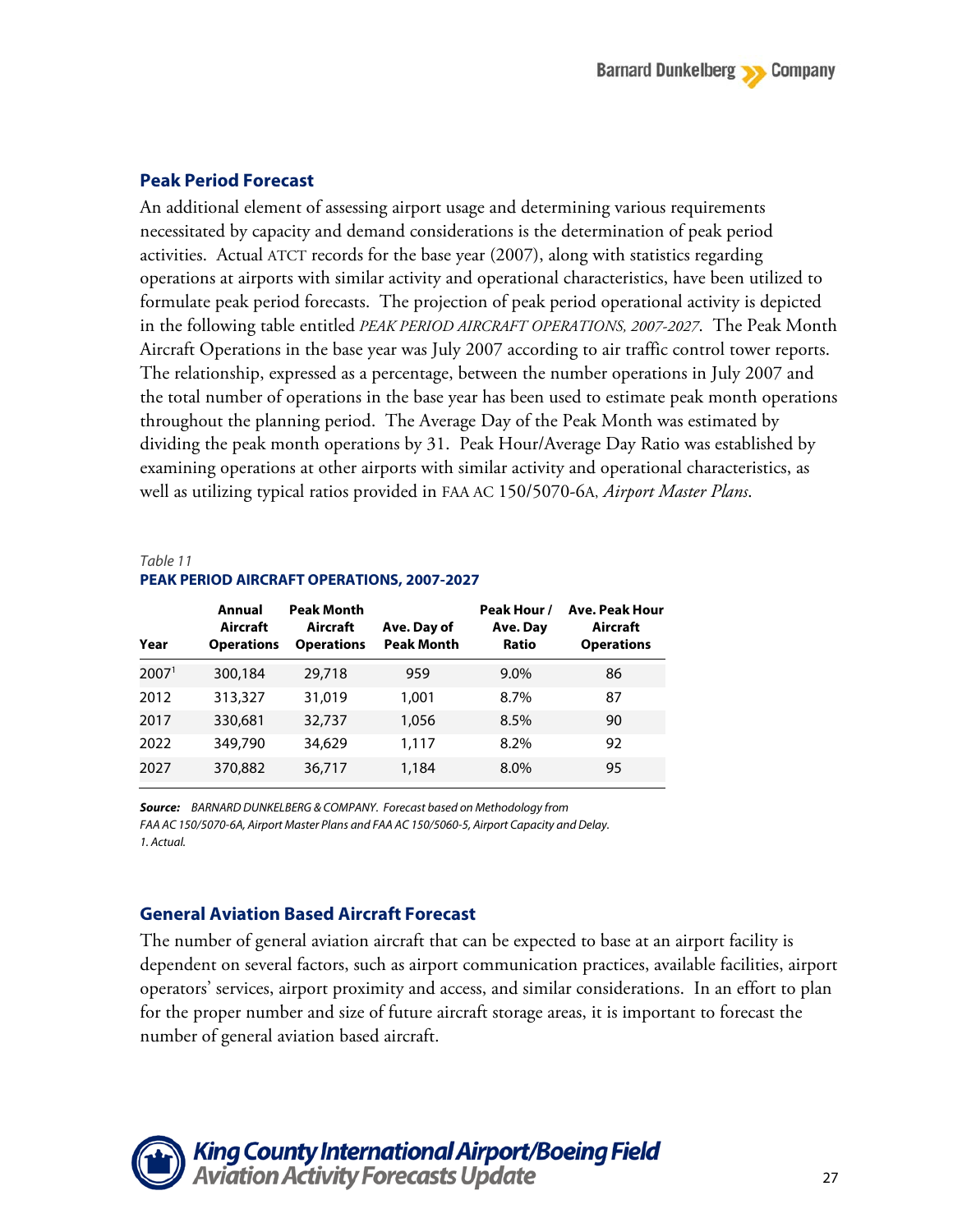There is also a direct relationship, in many cases, between general aviation operations and based aircraft levels. Because, historically, these two elements have followed similar growth patterns, they are frequently compared. In other words, the relationship of these two functions is examined in terms of the number of annual operations per based aircraft (OPBA). Such a review and resultant calculation can establish a trend for both based aircraft and annual operations. Scenario Two in the following table includes a based aircraft forecast that assumes the existing level of general aviation operations per based aircraft will be maintained over the 20-year planning period.

Although there is significant demand by aircraft owners to base their aircraft at KCIA, the Airport has reached near capacity with respect to areas where additional aircraft storage facilities can be built. In addition, the perceived high cost of rental facilities at the Airport is also sometimes cited by aircraft owners as a negative factor. That being said, the King County recognizes the needs of small general aviation aircraft owners and will continue to support the construction of new general aviation storage facilities.

The following table, entitled *GENERAL AVIATION BASED AIRCRAFT FORECAST, 2007-2027,* presents a number of based aircraft forecast scenarios for the 20-year period.

- **FAA TAF**. FAA's *Terminal Area Forecast (TAF) Detail Report* (published December 2007). The TAF provided KCIA based aircraft forecast data for calendar years 2007 through 2025 using 2006 base year data.
- **Trend Projection**. A trend projection is presented that is based on use of a regression formula using historic based aircraft data at the Airport from 2003 to 2007.
- **2003 Forecasts Update**. The 2003 *Aviation Activity Forecast Update* provided a forecast for general aviation aircraft operations using second half 2002 and first half 2003 as base year data.
- **Scenario 1.** This scenario utilizes the annual growth rate forecast in the FAA's *Aerospace Forecasts Fiscal Years 2008-2025* for based aircraft as a basis. This report forecasts based aircraft to increase nationally at a rate of 1.3 percent per year through 2025. This forecast scenario is based on the assumption that based aircraft at KCIA will grow at the same rate as that which is forecast nationally for general aviation operations at towered airports (i.e., maintain its present national market share).

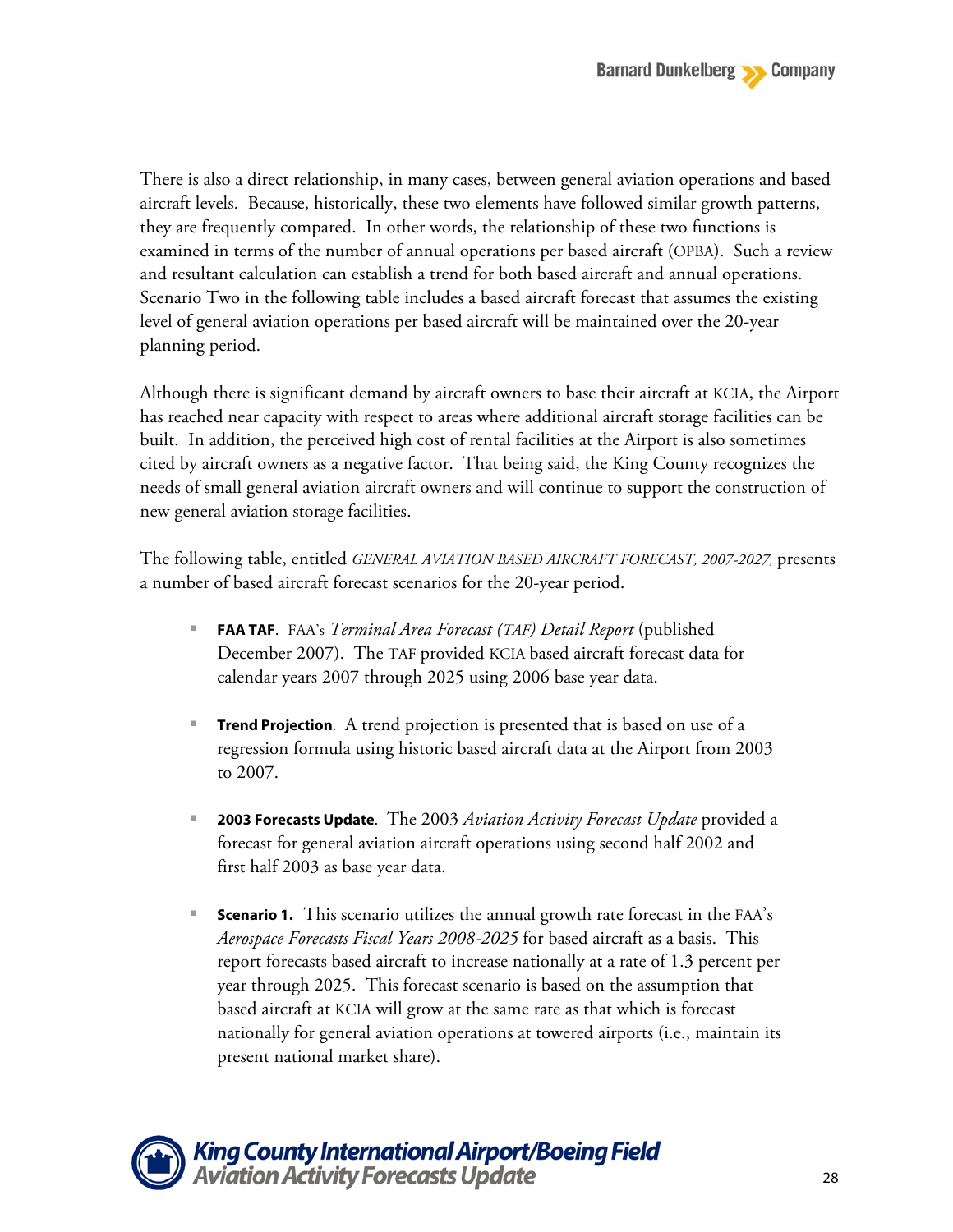- **Scenario 2.** This scenario utilizes the calculated 2007 general aviation Operations per Based Aircraft (OPBA) rate of 446 and assumes that this OPBA rate will remain constant throughout the planning period.
- **Scenario 3.** This scenario is based on the assumption that new hangar projects (7777 Site and North Terminal Site) will attract at least 25 new corporate aircraft to base at KCIA in the next couple years. For the rest of the planning period, based aircraft are forecast to increase at the general aviation growth rate presented in the PSRC *2001 Regional Airport System Plan,* of 0.51 percent per year. Scenario 3 is the recommended forecast scenario as this scenario recognizes the significant growth attributes related to both the 7777 Site and the North Terminal Site hangar projects, along with the negative attributes which may limit additional small aircraft operators from deciding to base an aircraft at KCIA. It is also important to note that the Airport has recently completed a Redevelopment Analysis that has identified and reserved various landside areas for both T-hangar and multi-use redevelopment. Figure 5 provides a graphic depiction of the recommended forecast scenario compared to the TAF and the TAF's allowable range (see page 11 for further explanation).

| Year | <b>FAA TAF</b> | <b>Trend</b><br>Projection <sup>2</sup> | 2003<br><b>Forecast</b><br><b>Update</b> | <b>Scenario</b><br><b>One</b><br>$(1.3\%)$ | <b>Scenario</b><br>Two<br>$(446$ OPBA) <sup>3</sup> | scenario<br>Three<br>$(0.51\%)4$<br>(Recommended) |
|------|----------------|-----------------------------------------|------------------------------------------|--------------------------------------------|-----------------------------------------------------|---------------------------------------------------|
| 2007 | 507            | 500 <sup>1</sup>                        | 455                                      | 500 <sup>1</sup>                           | 500 <sup>1</sup>                                    | 500 <sup>1</sup>                                  |
| 2008 | 511            | 505                                     | 458                                      | 507                                        | 502                                                 | 512                                               |
| 2009 | 515            | 516                                     | 461                                      | 513                                        | 505                                                 | 525                                               |
| 2010 | 521            | 527                                     | 464                                      | 520                                        | 507                                                 | 528                                               |
| 2011 | 526            | 538                                     | 467                                      | 527                                        | 510                                                 | 530                                               |
| 2012 | 531            | 560                                     | 470                                      | 533                                        | 513                                                 | 533                                               |
| 2017 | 556            | 604                                     | 485                                      | 569                                        | 526                                                 | 547                                               |
| 2022 | 583            | 659                                     | 500                                      | 607                                        | 539                                                 | 561                                               |
| 2027 | 611            | 714                                     | $- -$                                    | 647                                        | 553                                                 | 575                                               |
|      |                |                                         |                                          |                                            |                                                     |                                                   |

### *Table 12* **GENERAL AVIATION BASED AIRCRAFT FORECAST , 2007-2027**

*Source: BARNARD DUNKELBERG & COMPANY. 1. Actual 2. Trend based on historical air carrier operations from2003 to 2007.* 3. The 2007 reported general aviation operations of 222,864 results in 446 operations per based aircraft (OPBA).

*4. Recommended Forecast.*



**Scenario**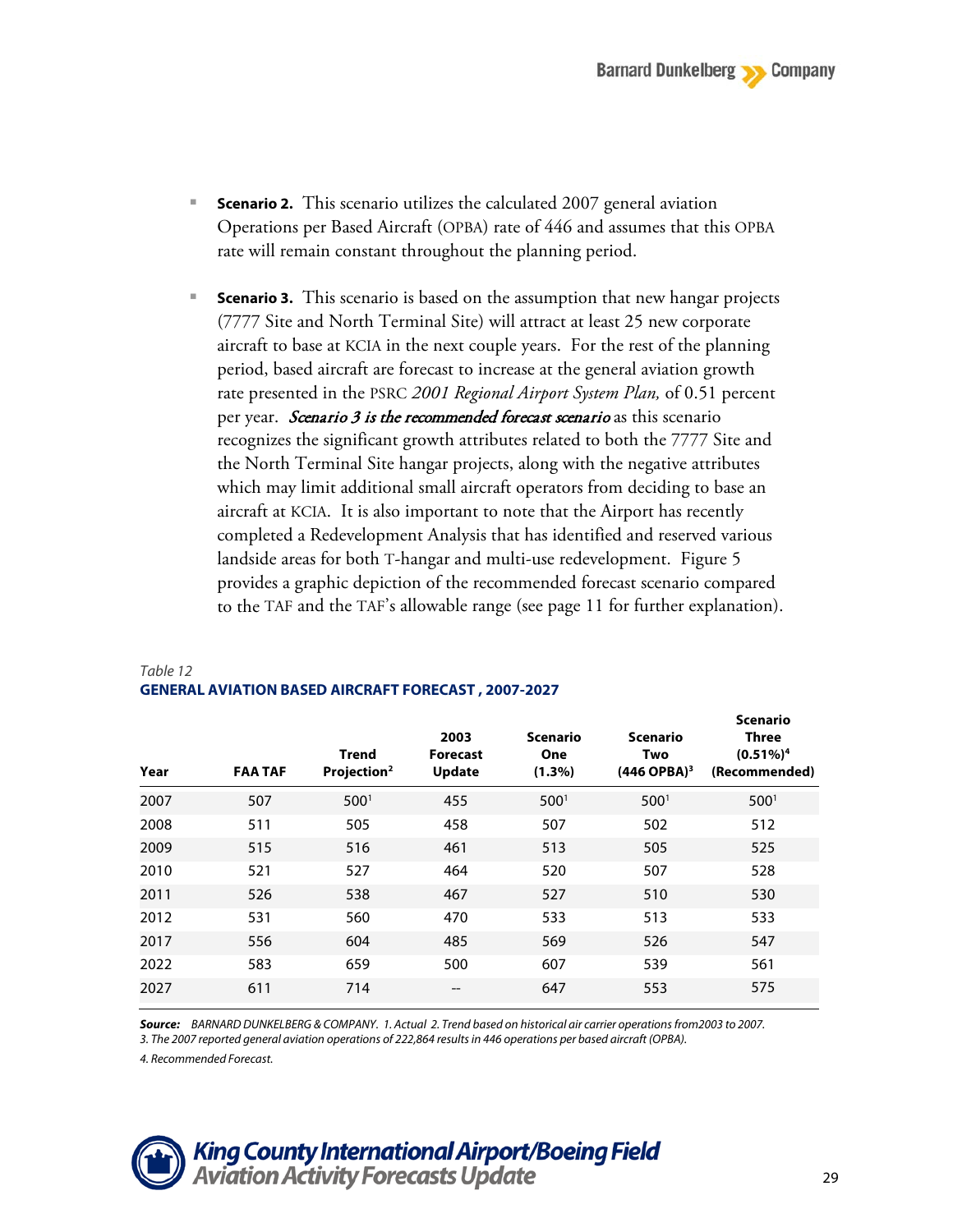

#### *Figure 5* **GENERAL AVIATION BASED AIRCRAFT FORECAST , 2007-2027**

The number of based aircraft at KCIA is expected to increase by 15 percent during the 20-year planning period. The mix of based aircraft for incremental periods throughout the planning period is shown in the following table entitled *GENERAL AVIATION BASED AIRCRAFT FLEET MIX, 2007-2027*. The percentage of total based turboprop and business jet aircraft is expected to increase while the percentage of single and multi-engine piston aircraft is expected to decrease. This is in line, first of all, with overall trends in general aviation, but even more importantly, parallels the industrial, economic development, and growth expectations and projections characteristic of the community. By the end of the planning period, single-engine and multiengine aircraft are anticipated to comprise approximately 48 percent and 15 percent respectively of the total based aircraft at KCIA, with 12 percent being business jets, and approximately 21 percent being turboprop aircraft.

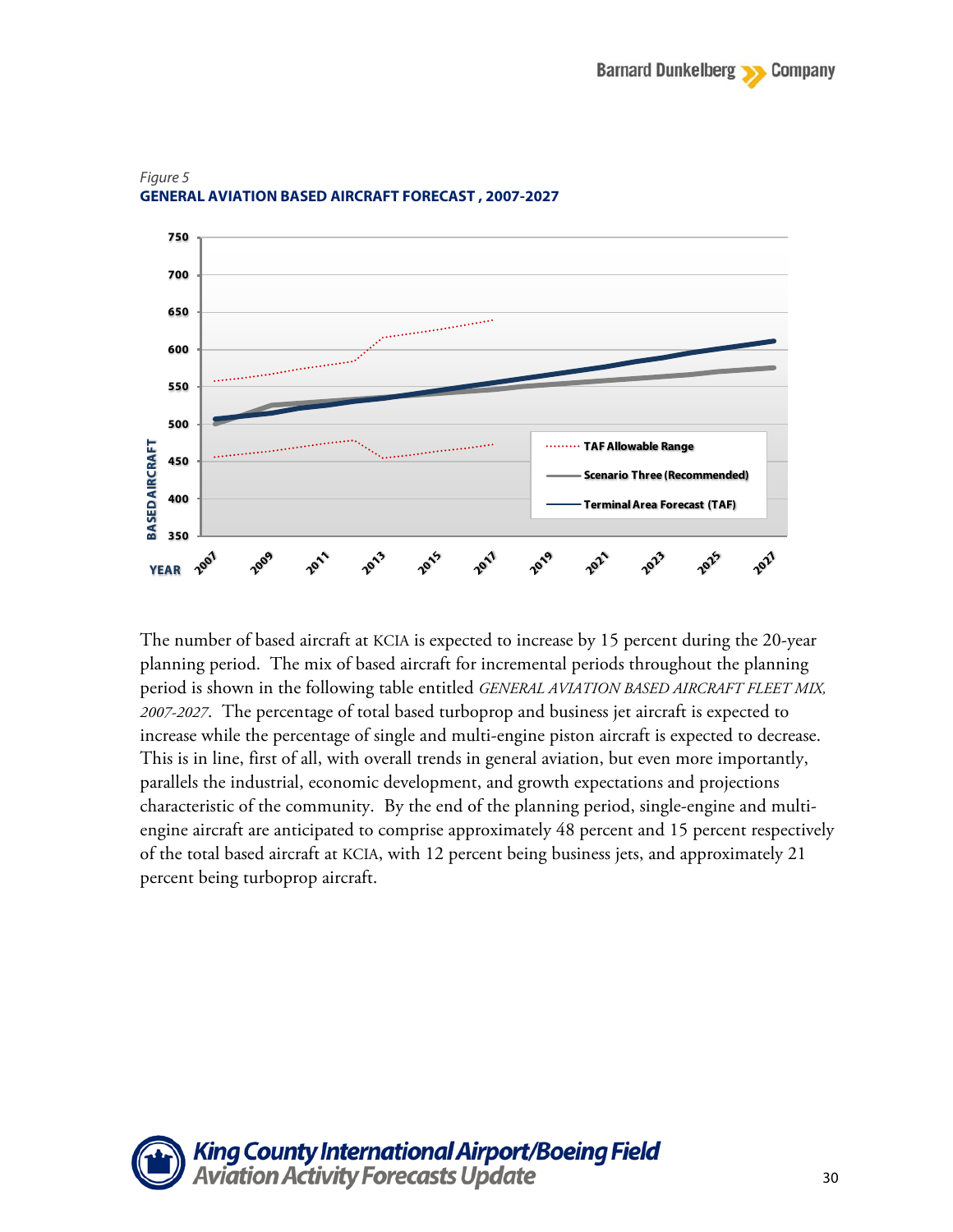| 2007 <sup>1</sup> | 2012          | 2017          | 2022          | 2027          |
|-------------------|---------------|---------------|---------------|---------------|
| 264               | 275           | 275           | 276           | 276           |
| (52.8%)           | (51.6%)       | $(50.4\%)$    | (49.2%)       | $(48.0\%)$    |
| 95                | 96            | 93            | 90            | 86            |
| $(19.0\%)$        | $(18.0\%)$    | $(17.0\%)$    | $(16.0\%)$    | $(15.0\%)$    |
| 82                | 94            | 103           | 112           | 122           |
| $(16.4\%)$        | (17.6%)       | $(18.8\%)$    | $(20.0\%)$    | (21.2%)       |
| 41                | 49            | 56            | 63            | 70            |
| $(8.2\%)$         | $(9.2\%)$     | $(10.2\%)$    | $(11.2\%)$    | $(12.2\%)$    |
| 18                | 19            | 20            | 20            | 21            |
| $(3.6\%)$         | $(3.6\%)$     | $(3.6\%)$     | $(3.6\%)$     | $(3.6\%)$     |
| 500<br>(100%)     | 533<br>(100%) | 547<br>(100%) | 561<br>(100%) | 575<br>(100%) |
|                   |               |               |               |               |

### *Table 13* **GENERAL AVIATION BASED AIRCRAFT FLEET MIX, 2007-2027**

*Source: BARNARD DUNKELBERG & COMPANY. 1. Actual*

### **Summary**

The following tables summarize the forecasts of aviation activity that have been presented in this report. The forecasts of aviation activity are an important part of the information base that will be used to develop future plans for the Airport and formulate implementation decisions relating to airport development. The instrument operations forecast in the following table entitled, *SUMMARY OF AVIATION ACTIVITY FORECASTS, 2007-2027* uses FAA TAF data for the base year and forecast years and results in an average annual growth rate of approximately two percent per year.

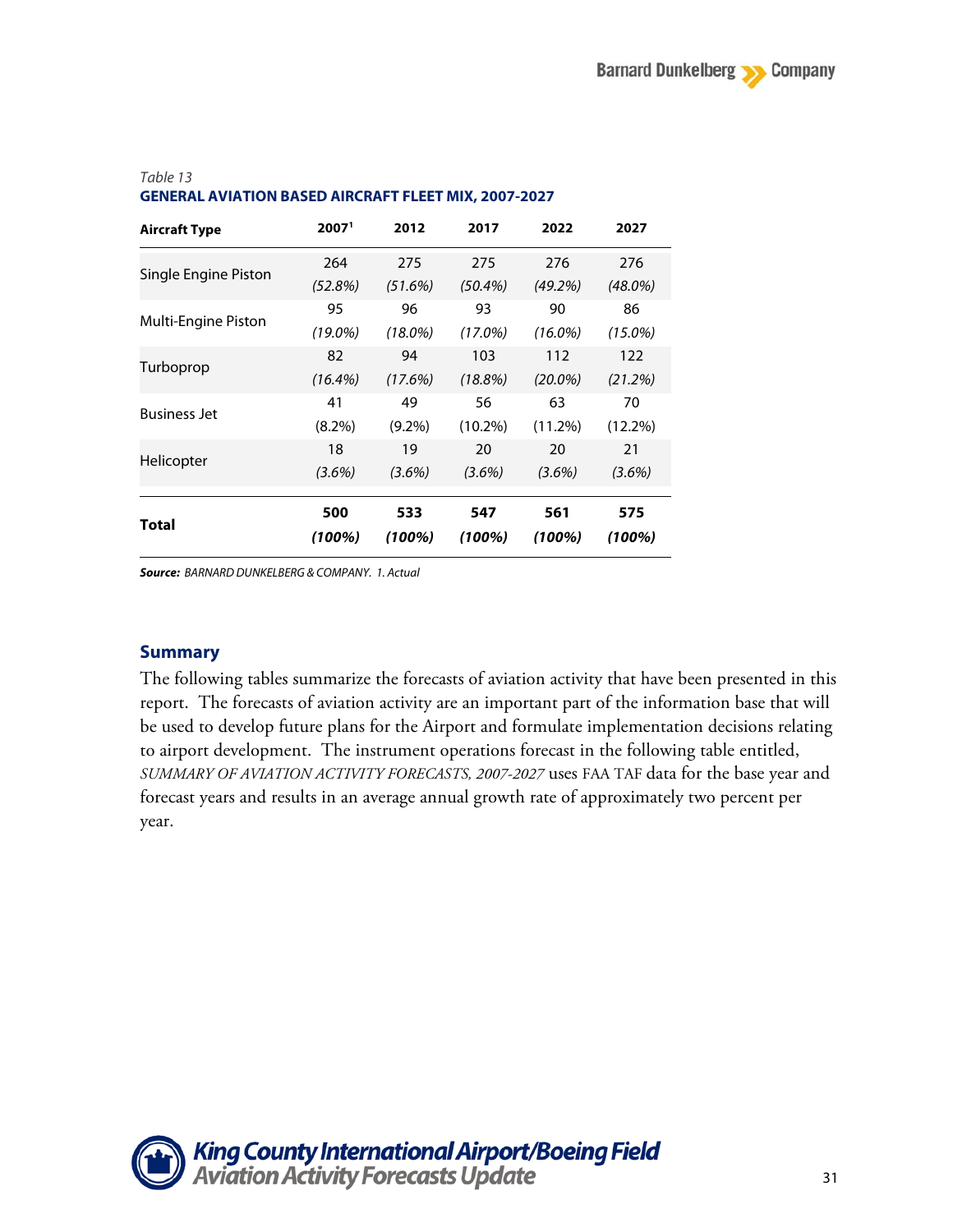#### *Table 14*

#### **SUMMARY OF AVIATION ACTIVITY FORECASTS, 2007-2027**

|                                        | 2007 <sup>1</sup> | 2012    | 2017    | 2022    | 2027    |
|----------------------------------------|-------------------|---------|---------|---------|---------|
| <b>Operations</b>                      |                   |         |         |         |         |
| Air Carrier                            | 10,662            | 11,840  | 13,266  | 14,863  | 16,653  |
| Air Taxi                               | 64,237            | 70,461  | 80,500  | 91,971  | 105,076 |
| <b>General Aviation</b>                | 222,864           | 228,605 | 234,494 | 240,535 | 246,732 |
| Military                               | 2,421             | 2,421   | 2,421   | 2,421   | 2,421   |
| <b>TOTAL OPERATIONS</b>                | 300,184           | 313,327 | 330,681 | 349,790 | 370,882 |
| <b>Local Operations</b>                | 97,019            | 97,131  | 99,204  | 101,439 | 103,847 |
| Itinerant Operations                   | 203,104           | 216,196 | 231,477 | 248,351 | 267,035 |
| <b>Instrument Operations</b>           | 77,975            | 85,707  | 93,980  | 102,172 | 109,920 |
| <b>Passenger Enplanements</b>          |                   |         |         |         |         |
| <b>TOTAL ENPLANEMENTS</b>              | 27,479            | 32,126  | 38,712  | 46,647  | 56,210  |
| <b>General Aviation Based Aircraft</b> |                   |         |         |         |         |
| Single Engine Piston                   | 264               | 275     | 275     | 276     | 276     |
| Multi-Engine Piston                    | 95                | 96      | 93      | 90      | 86      |
| Turboprop                              | 82                | 94      | 103     | 112     | 122     |
| <b>Business Jet</b>                    | 41                | 49      | 56      | 63      | 70      |
| Helicopter                             | 18                | 19      | 20      | 20      | 21      |
| TOTAL BASED AIRCRAFT                   | 500               | 533     | 547     | 561     | 575     |

*Source: BARNARD DUNKELBERG & COMPANY. 1. Actual.*

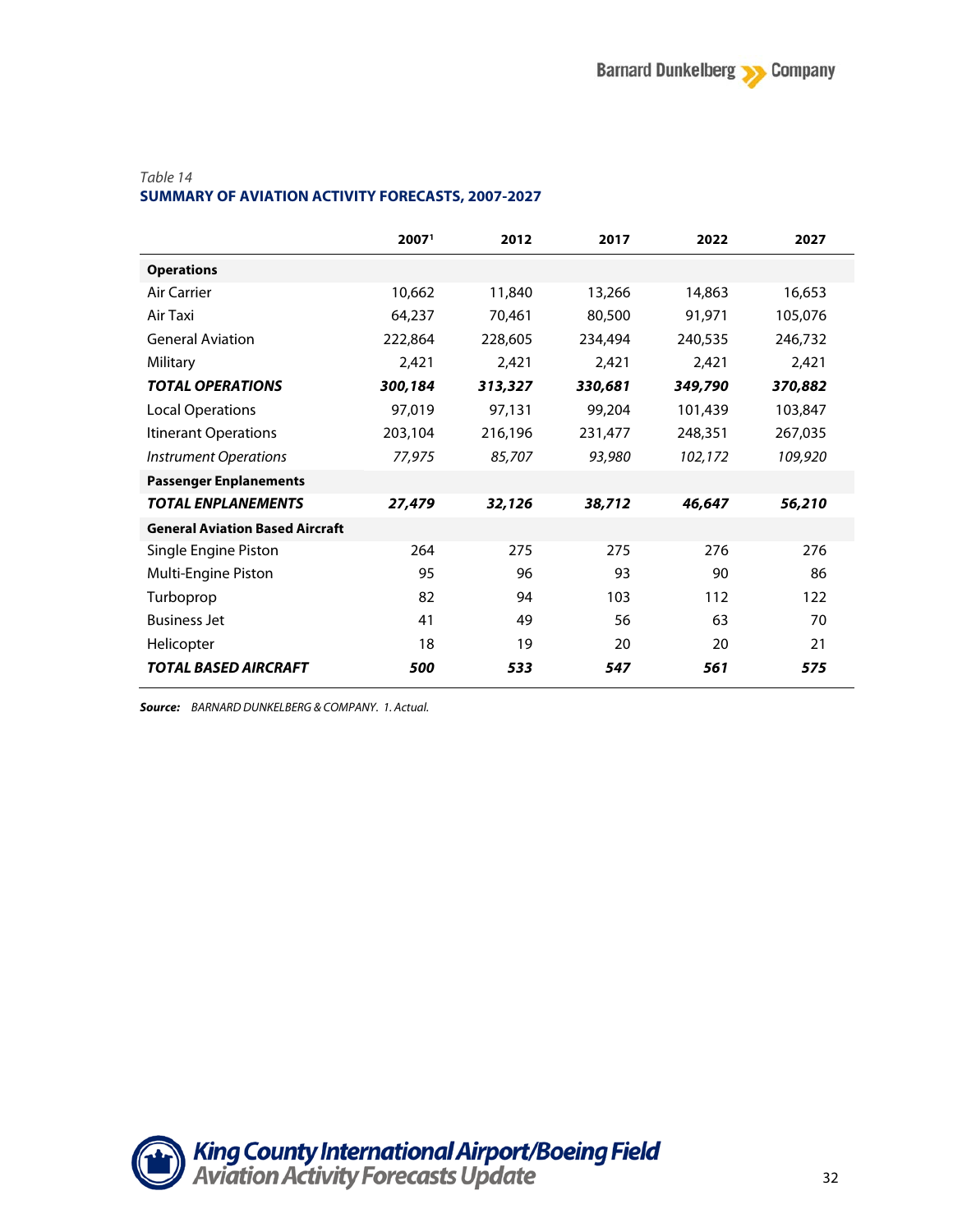#### *Table 15* **SUMMARY OF AIRPORT PLANNING FORECASTS, 2007-2022 (FAA FORMAT)**

|                                       |         |              |         | <b>Average Annual Compound Growth Rate</b> |         |              |         |         |         |
|---------------------------------------|---------|--------------|---------|--------------------------------------------|---------|--------------|---------|---------|---------|
|                                       |         | Construction |         |                                            |         | Construction |         |         |         |
|                                       | 20071   | Plus 1       | 2012    | 2017                                       | 2022    | Plus 1       | 2012    | 2017    | 2022    |
| Passenger Enplanements                |         |              |         |                                            |         |              |         |         |         |
| Total                                 | 27,479  | 27,754       | 32,126  | 38,712                                     | 46,647  | 1.0%         | 3.2%    | 3.5%    | 3.6%    |
| <b>Operations - Itinerant</b>         |         |              |         |                                            |         |              |         |         |         |
| <b>Air Carrier</b>                    | 10,662  | 10,779       | 11,840  | 13,266                                     | 14,863  | 1.1%         | 2.1%    | 2.2%    | 2.2%    |
| Commuter/Air Taxi                     | 64,237  | 63,338       | 70,461  | 80,500                                     | 91,971  | $-1.4%$      | 1.9%    | 2.3%    | 2.4%    |
| <b>TOTAL COMMERCIAL</b>               |         |              |         |                                            |         |              |         |         |         |
| <b>OPERATIONS</b>                     | 74,899  | 74,117       | 82,301  | 93,766                                     | 106,834 | $-1.0%$      | 1.9%    | 2.3%    | 2.4%    |
| <b>General Aviation</b>               | 151,548 | 153,321      | 157,737 | 164,152                                    | 170,780 | 1.2%         | 0.8%    | 0.8%    | 0.8%    |
| Military                              | 1,646   | 1,646        | 1,670   | 1,695                                      | 1,719   | 0.0%         | 0.3%    | 0.3%    | 0.3%    |
| Operations - Local                    |         |              |         |                                            |         |              |         |         |         |
| <b>General Aviation</b>               | 71,316  | 71,680       | 70,868  | 70,342                                     | 69,755  | 0.5%         | $-0.1%$ | $-0.1%$ | $-0.1%$ |
| Military                              | 775     | 775          | 751     | 726                                        | 702     | 0.0%         | $-0.6%$ | $-0.7%$ | $-0.7%$ |
| <b>TOTAL OPERATIONS</b>               | 300,184 | 301,539      | 313,327 | 330,681                                    | 349,700 | 0.5%         | 0.9%    | 1.0%    | 1.0%    |
| <b>Instrument Operations</b>          | 77,975  | 79,521       | 85,707  | 93,980                                     | 102,172 | 2.0%         | 1.9%    | 1.9%    | 1.8%    |
| <b>Peak Hour Operations</b>           | 95      | 97           | 96      | 93                                         | 90      | 0.0%         | 0.2%    | 0.5%    | 0.5%    |
| Cargo/Mail (tons)                     | 76,175  | 77,706       | 86,383  | 97,228                                     | 108,073 | 2.0%         | 2.5%    | 2.5%    | 2.4%    |
| <b>Based Aircraft</b>                 |         |              |         |                                            |         |              |         |         |         |
| Single Engine                         | 264     | 270          | 275     | 275                                        | 276     | 2.3%         | 0.8%    | 0.4%    | 0.3%    |
| Multi-Engine                          | 95      | 97           | 96      | 93                                         | 90      | 2.1%         | 0.2%    | $-0.2%$ | $-0.4%$ |
| Turboprop                             | 82      | 84           | 94      | 103                                        | 112     | 2.4%         | 2.8%    | 2.3%    | 2.1%    |
| Jet Engine                            | 41      | 42           | 49      | 56                                         | 63      | 2.4%         | 3.6%    | 3.2%    | 2.9%    |
| Helicopter                            | 18      | 19           | 19      | 20                                         | 20      | 5.6%         | 1.1%    | 1.1%    | 0.7%    |
| <b>TOTAL BASED</b><br><b>AIRCRAFT</b> | 500     | 512          | 533     | 547                                        | 561     | 2.4%         | 1.3%    | 0.9%    | 0.8%    |

*Source: BARNARD DUNKELBERG & COMPANY. 1. Actual.*

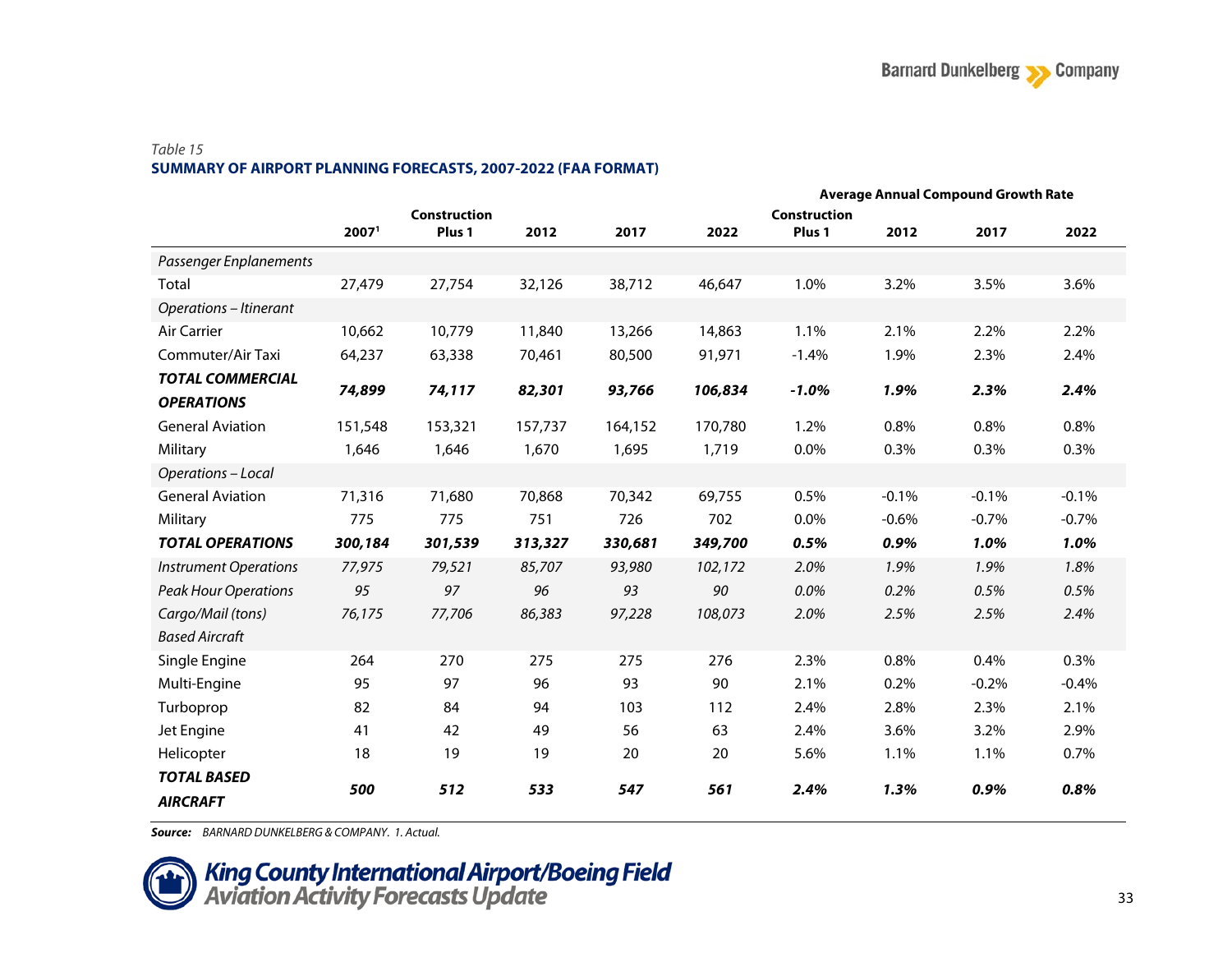### **Comparison with FAA's Terminal Area Forecast and Conclusions**

As summarized in the following table, the forecasts prepared in this *Aviation Activity Forecasts Update* report are very similar to the numbers formulated by the FAA in the 2007 Terminal Area Forecast. This similarity in forecast numbers is not only seen in the total enplanement and aircraft operations numbers provide in the following table entitled *COMPARISON OF AVIATION ACTIVITY FORECASTS & TAF FORECAST, 2007-2027*, it is also evident in the comparison of specific aircraft operational components provided in Tables 4, 5, 6 and 7. In fact, the numbers are so similar that no reconciliation is recommended. However, the confirmation of the TAF forecast numbers provided by this *Aviation Activity Forecasts Update* report should be coordinated with FAA.

| <b>Operations</b>             | <b>Airport Forecast</b> | <b>TAF</b> | <b>AF/TAF % Difference</b> |  |  |  |  |  |
|-------------------------------|-------------------------|------------|----------------------------|--|--|--|--|--|
| <b>PASSENGER ENPLANEMENTS</b> |                         |            |                            |  |  |  |  |  |
| Base Year                     | $27,479$ <sup>1</sup>   | 30,852     | $-10.9\%$                  |  |  |  |  |  |
| 2012                          | 32,126                  | 36,178     | $-11.2%$                   |  |  |  |  |  |
| 2017                          | 38,712                  | 42,438     | $-8.8\%$                   |  |  |  |  |  |
| 2022                          | 46,647                  | 49,786     | $-6.3\%$                   |  |  |  |  |  |
| <b>COMMERCIAL OPERATIONS</b>  |                         |            |                            |  |  |  |  |  |
| Base Year                     | 74,8991                 | 76,589     | $-2.2\%$                   |  |  |  |  |  |
| 2012                          | 82,301                  | 88,032     | $-6.5%$                    |  |  |  |  |  |
| 2017                          | 93,766                  | 96,957     | $-3.3\%$                   |  |  |  |  |  |
| 2022                          | 106,834                 | 109,130    | $-2.1%$                    |  |  |  |  |  |
| <b>TOTAL OPERATIONS</b>       |                         |            |                            |  |  |  |  |  |
| <b>Base Year</b>              | $300,184$ <sup>1</sup>  | 304,135    | $-1.3%$                    |  |  |  |  |  |
| 2012                          | 313,327                 | 325,619    | $-3.8\%$                   |  |  |  |  |  |
| 2017                          | 330,681                 | 647,198    | $-4.8\%$                   |  |  |  |  |  |
| 2022                          | 349,790                 | 368,612    | $-5.1\%$                   |  |  |  |  |  |

#### *Table 16*

**COMPARISON OF AVIATION ACTIVITY FORECASTS & TAF FORECASTS, 2007-2022 (FAA FORMAT)**

*Source: BARNARD DUNKELBERG & COMPANY. 1. Actual.*

It is also recommended that King County should use this forecast report to provide detailed background information as future facility requirement needs and priorities are established through capital improvement programming. It is recognized that this forecast report is not intended to establish facility needs project priorities; however, it would be a missed opportunity

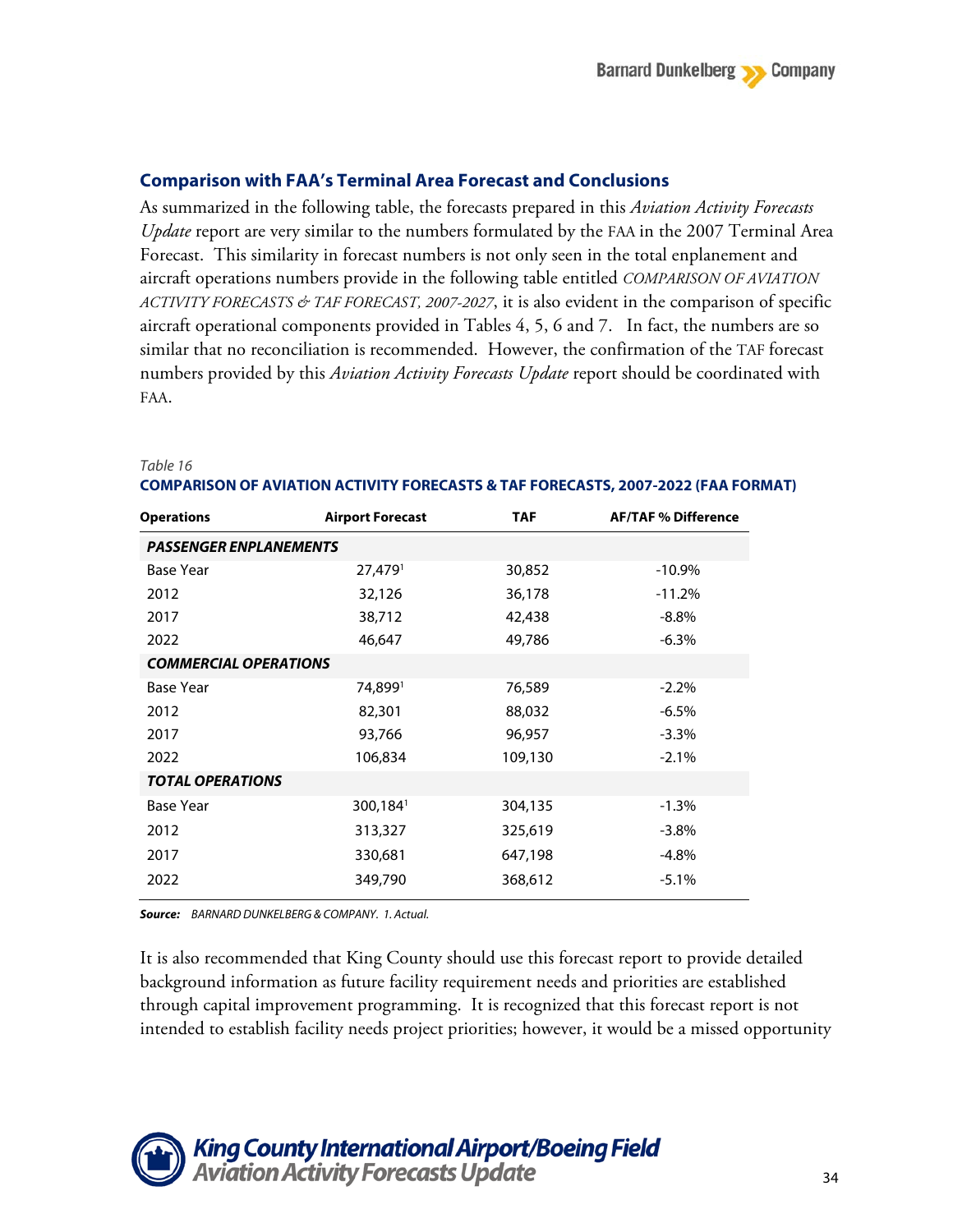if it did not recognize potential needs related to observed and projected demand and the input received during the report's preparation.

Forecast demand conclusions and observations:

- No input was received regarding the need for improved runway facilities at the airport; although, it is recognized that maintaining the existing facilities is critical.
- The amount of regional commercial passenger activity and charter passenger activity at the airport is expected to increase.
- The airport is currently a hub for domestic air cargo activity. This role will continue in the future and increased demand will manifest itself with increased needs for air cargo facilities, especially aircraft parking positions.
- The airport will remain a center for air carrier aircraft industrial maintenance and manufacturing activities (civil and military).
- The airport will continue to be a center for general aviation activity. Additional general aviation storage and maintenance facilities for all types of general aviation aircraft are in high demand. Land for the development of additional general aviation facilities at the airport is extremely limited.
- It is expected that the large aircraft business-use segment will continue to be a major growth component at KCIA.

In conclusion, the estimates of future aviation-use provided in this report are essential for the continued analysis of future facility needs and requirements at King County International Airport/Boeing Field. Future aviation activity will almost certainly not follow these forecast predictions exactly, but the forecasts do establish some general parameters for understanding potential capital improvement needs as demands increase.

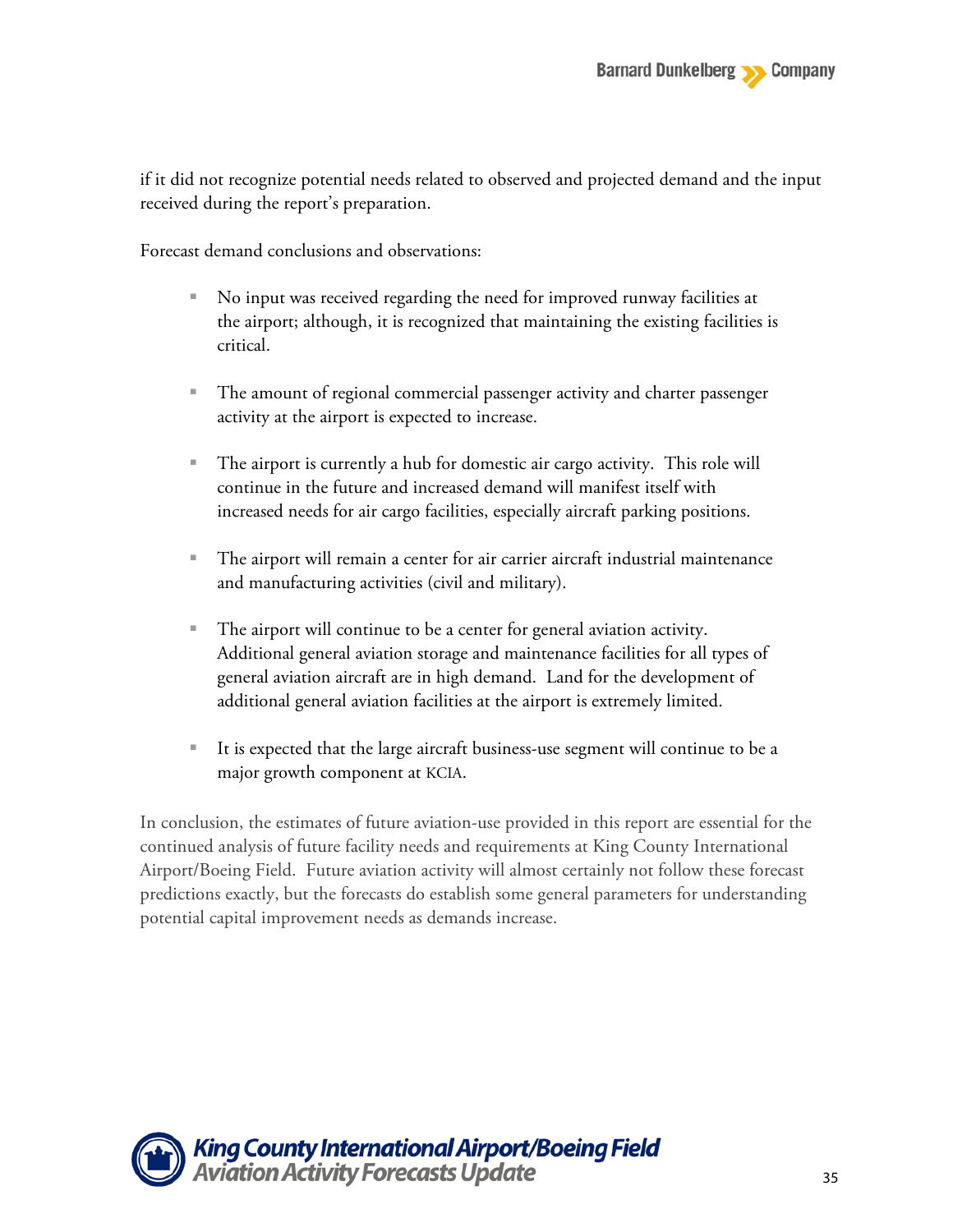

# **Appendix**

**2007 TERMINAL AREA FORECAST.**